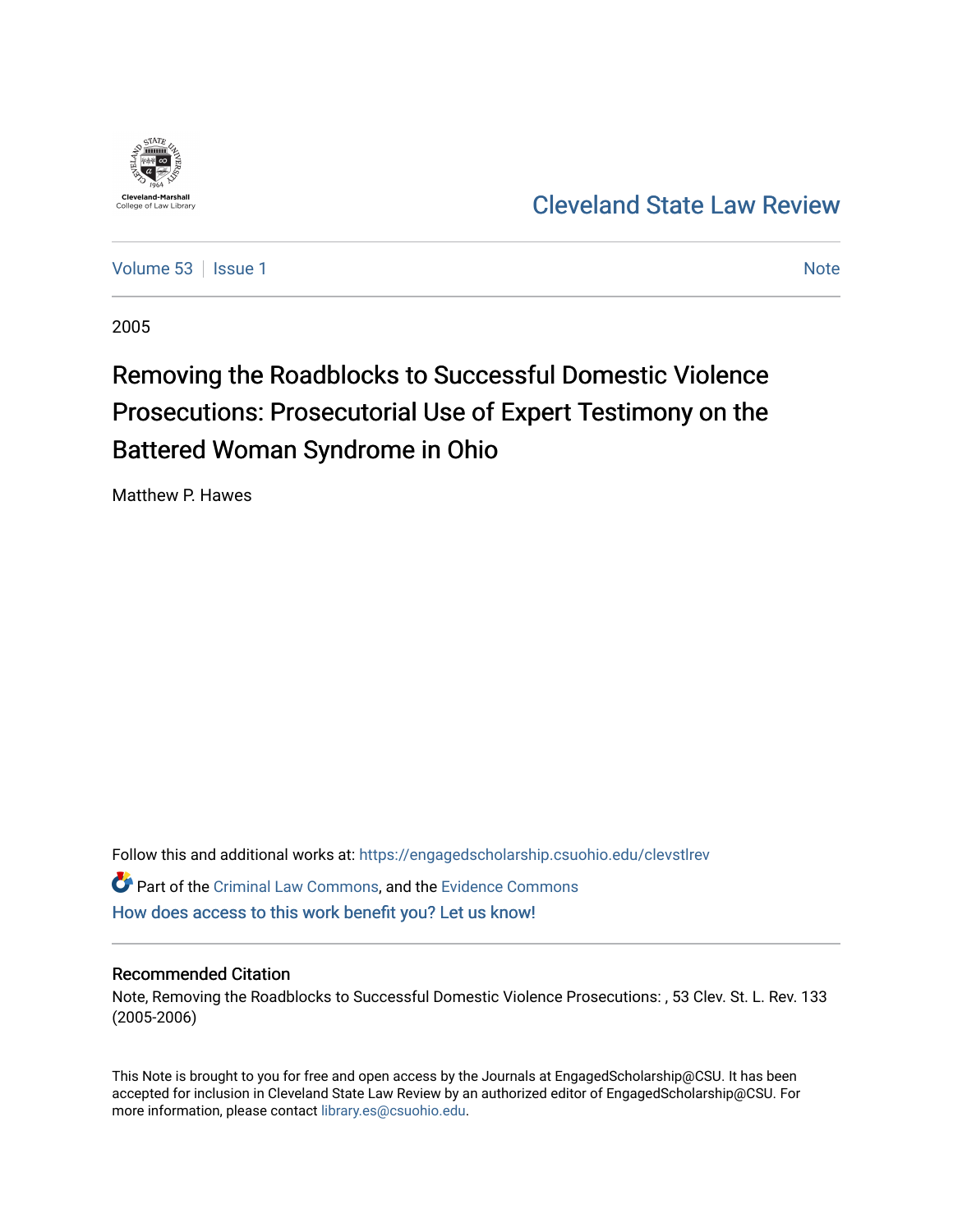## REMOVING THE ROADBLOCKS TO SUCCESSFUL DOMESTIC VIOLENCE PROSECUTIONS: PROSECUTORIAL USE OF EXPERT TESTIMONY ON THE BATTERED WOMAN SYNDROME IN OHIO

| L.   |                                                           |  |
|------|-----------------------------------------------------------|--|
| П.   | DOMESTIC VIOLENCE AND THE BATTERED WOMAN                  |  |
|      |                                                           |  |
|      | The Problem of Domestic Violence  135<br>A.               |  |
|      | B.                                                        |  |
| III. | OHIO COURTS AND THE BATTERED WOMAN SYNDROME  137          |  |
|      | Emergence of Battered Woman Evidence in Ohio  137<br>A.   |  |
|      | Initial Prosecutorial Attempts to Use the<br>$B_{\cdot}$  |  |
|      |                                                           |  |
| IV.  | PROSECUTORIAL USE OF THE SYNDROME OUTSIDE OF              |  |
|      |                                                           |  |
| V.   | DEVELOPING A FRAMEWORK FOR THE PROPER USE OF              |  |
|      | <b>EXPERT TESTIMONY ON THE BATTERED WOMAN</b>             |  |
|      | SYNDROME IN DOMESTIC VIOLENCE CASES  150                  |  |
|      | A.                                                        |  |
|      | Removing the Barriers Set Forth in Pargeon<br>$B_{\cdot}$ |  |
|      |                                                           |  |
|      | $1_{-}$                                                   |  |
|      | $2_{\cdot}$                                               |  |
|      | 3.                                                        |  |
|      | 4.                                                        |  |
|      | 5.                                                        |  |
|      | A Proposed Framework for Admission 158<br>C.              |  |
|      |                                                           |  |

## I. INTRODUCTION

On April 8, 1993, Amanda Demich gave a taped statement to the Lorain, Ohio police department that her boyfriend, Joseph Dowd, had beaten her.<sup>1</sup> A police detective took photographs of Demich's injuries, which included bruises on her face and thighs.<sup>2</sup> Demich later testified before a grand jury that Dowd caused the injuries shown in the photographs by hitting her. $3$  On April 13, 1993, Dowd was indicted on

 $\overline{a}$ 

3 *Id*.

<sup>&</sup>lt;sup>1</sup>State v. Dowd, No. 93CA005638, 1994 WL 18645, at \*1 (Ohio App. 9 Dist. 1994).

 $^{2}$ *Id*.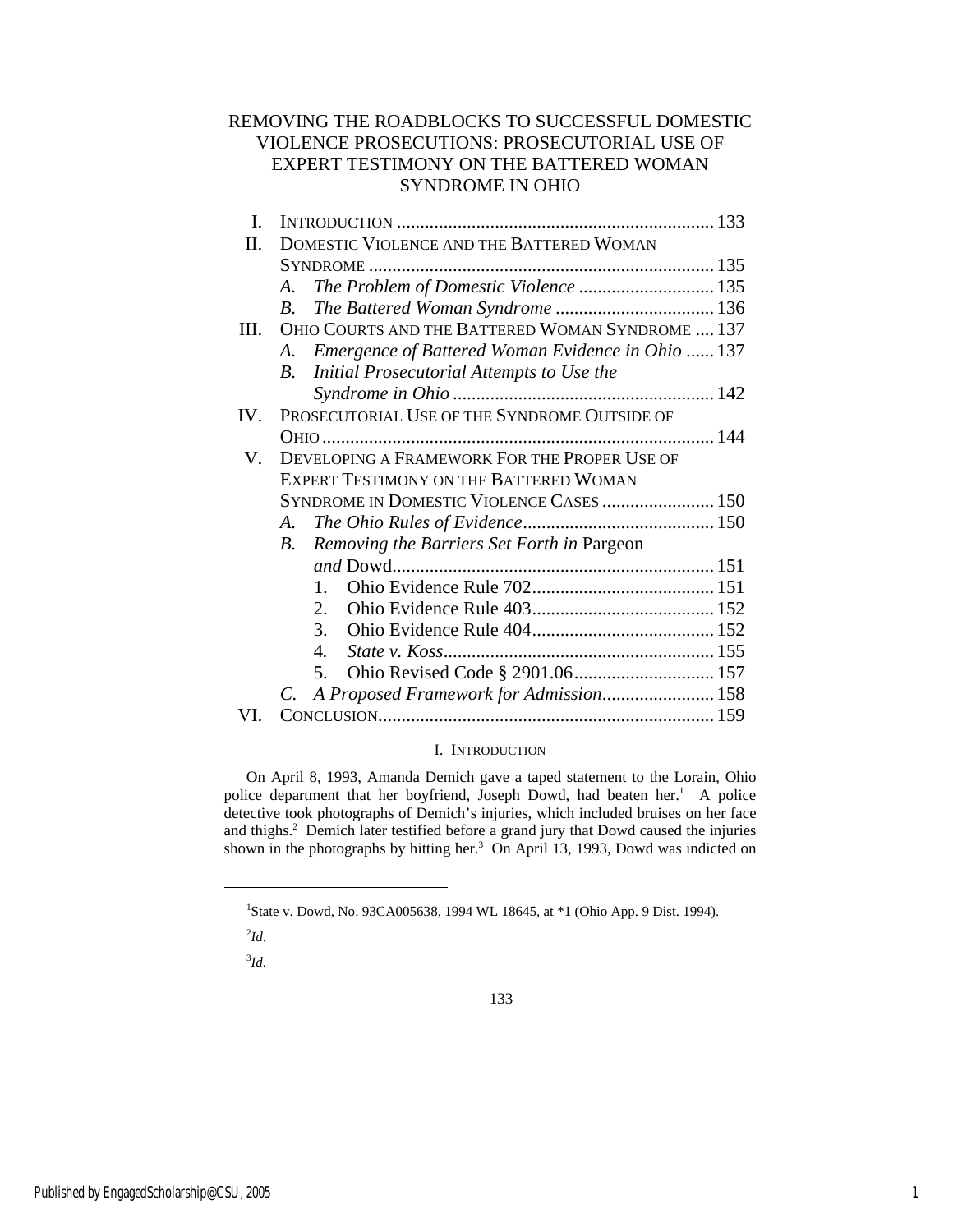counts of felonious assault, kidnapping, and assault.<sup>4</sup> Three weeks later, though, Demich recanted her previous statements to the police and grand jury by stating that Dowd was not the person who assaulted her.<sup>5</sup> Demich's recantation essentially left the prosecution without a case against Dowd.

The situation in *Dowd* illustrates a common challenge that prosecutors face in domestic violence cases. In a conventional criminal case the prosecution can expect to rely on the cooperation and participation of the victim to obtain a conviction.<sup>6</sup> In a domestic violence case, however, the prosecution will often encounter victims who refuse to testify, recant previous statements, or whose credibility is attacked with questions on why they remained in a battering relationship.<sup>7</sup> In an attempt to explain this behavior by the victims of domestic violence, prosecutors in many jurisdictions now rely on expert testimony relating to the battered woman syndrome.<sup>8</sup> In Ohio, however, a prosecutor in a domestic violence case like *Dowd* cannot introduce any expert testimony to explain the behavior of the victim.

Since the mid-1980's, expert testimony on the battered woman syndrome has been widely used by female murder defendants who claim that they have killed their batterers in self-defense.<sup>9</sup> The Ohio Supreme Court first permitted such use of the syndrome in 1990.<sup>10</sup> More recently, courts in several jurisdictions have accepted expert testimony on the battered woman syndrome introduced by prosecutors in domestic violence cases.<sup>11</sup> Despite this growing trend, Ohio courts have prohibited  $it.<sup>12</sup>$ 

4 *Id*.

 $\overline{a}$ 

5 *Id*.

6 Audrey Rogers, *Prosecutorial Use of Expert Testimony in Domestic Violence Cases: From Recantation to Refusal to Testify*, 8 COLUM. J. GENDER & L. 67, 68 (1998).

7 *Id*.

8 *Id.*; *see also* David L. Faigman & Amy J. Wright, *The Battered Woman Syndrome in the Age of Science*, 39 ARIZ. L. REV. 67, 96 (1997).

9 Rogers, *supra* note 6, at 68; *see also* State v. Koss, 551 N.E.2d 970 (Ohio 1990); State v. Daws, 662 N.E.2d 805 (Ohio Ct. App. 1994).

<sup>10</sup>*Koss*, 551 N.E.2d at 974-75.

<sup>11</sup>Rogers, *supra* note 6, at 68-69; *see* Arcoren v. United States, 929 F.2d 1235 (8<sup>th</sup> Cir. 1991); People v. Morgan, 68 Cal. Rptr.2d 772 (Cal. Ct. App. 1997); People v. Gadlin, 92 Cal. Rptr.2d 890 (Cal. Ct. App. 2000); People v. Lafferty, 9 P.3d 1132 (Colo. Ct. App. 1999); State v. Borelli, 629 A.2d 1105 (Conn. 1993); State v. Clark, 926 P.2d 194 (Haw. 1996); State v. Cababag, 850 P.2d 716 (Haw. Ct. App. 1993); Carnahan v. State 81 N.E.2d 1164 (Ind. Ct. App. 1997); State v. Giffin, 564 N.W.2d 370 (Iowa 1997); Commonwealth v. Goetzendanner, 679 N.E.2d 240 (Mass. App. Ct. 1997); People v. Christel, 537 N.W.2d 194 (Mich. 1995); State v. Searles, 680 A.2d 612 (N.H. 1996); State v. Frost, 577 A.2d 1282 (N.J. Super. Ct. App. Div. 1990); People v. Hryckewicz, 634 N.Y.S.2d 297 (N.Y. App. Div. 1995); State v. Ciskie, 751 P.2d. 1165 (Wash. 1988); Sate v. Bednarz, 507 N.W.2d 168 (Wis. Ct. App. 1993); *see also* Isaacs v. State, 659 N.E.2d 1036 (Ind. 1995) (allowing expert testimony on the syndrome in prosecution of husband for murder to show that couple did not have friendly relationship).

<sup>12</sup>*See Dowd,* No. 93CA005638, 1994 WL 18645; *see also* State v. Pargeon, 582 N.E.2d 665 (Ohio Ct. App. 1991).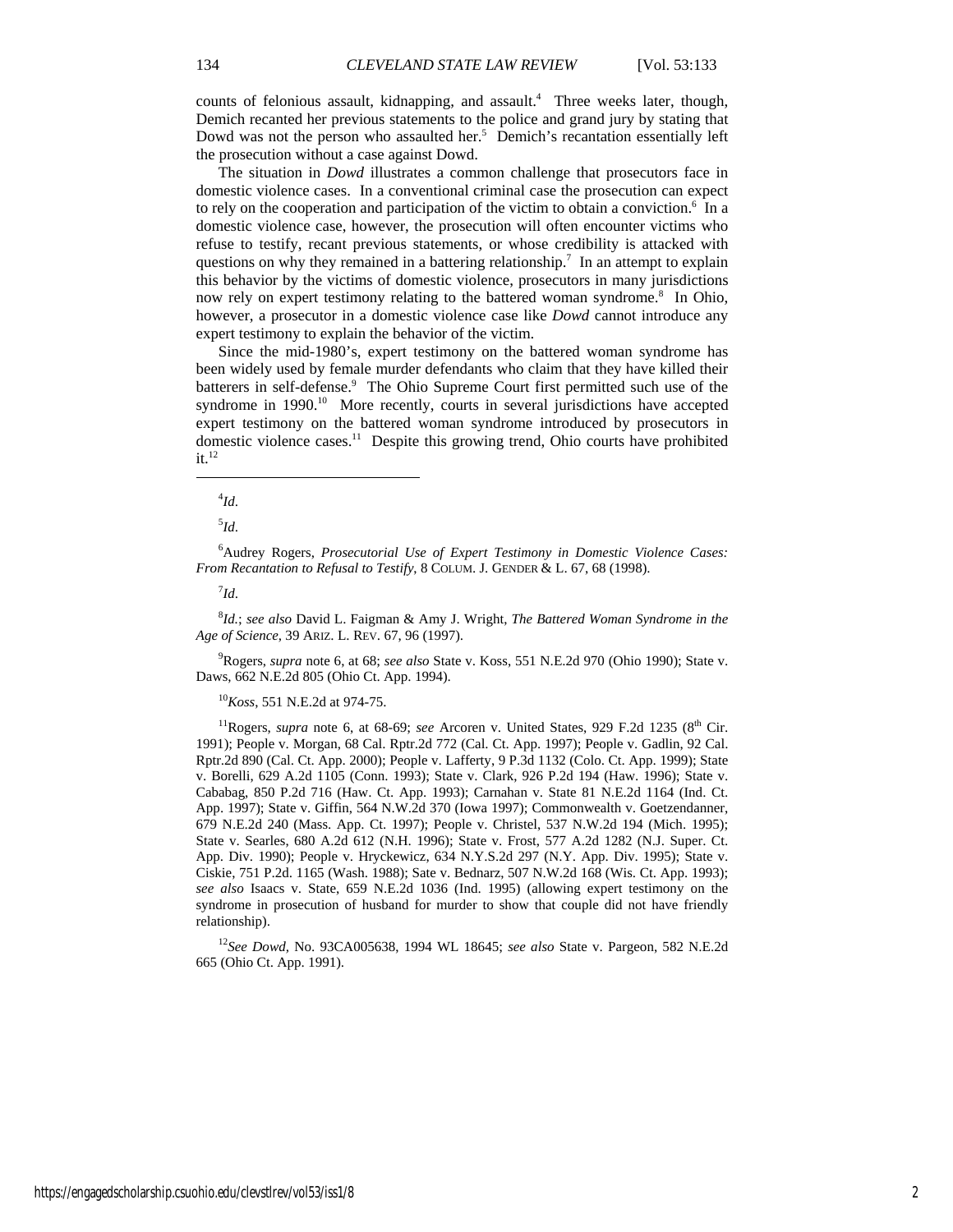It is only a matter of time before the Ohio courts will again face a situation where a prosecutor wants to admit expert testimony on the battered woman syndrome to explain the seemingly abnormal behavior of a victim of domestic violence. The growing modern trend towards allowance of the testimony, $13$  and the arguments of several commentators supporting allowance, $14$  will no doubt have an impact on how the court reacts to this issue in the future. Before any change can take place, however, prosecutors in Ohio must develop an appropriate approach for introducing testimony on the syndrome under the Rules of Evidence.

This note contends that Ohio should join the modern trend and allow expert testimony on the battered woman syndrome in a limited form in domestic violence prosecutions. Part II of this note explores the syndrome and its origins. Part III provides background on the evidentiary uses of the syndrome in Ohio. It discusses the emergence of the battered woman syndrome in Ohio courts, and then examines the unsuccessful initial attempts by prosecutors in Ohio to use expert testimony on the syndrome.

Part IV looks at how several jurisdictions outside of Ohio have addressed this issue. Part V presents the argument that prosecutors in Ohio should be allowed to introduce battered woman evidence in domestic violence cases. To provide a basis for this argument, it begins by setting forth the applicable Ohio Rules of Evidence. Next, it examines each of the arguments currently cited in Ohio against prosecutorial use of battered woman evidence, and attempts to rebut each one in turn. Finally, it proposes a framework for the prosecutorial introduction of testimony on the syndrome that will enhance the likelihood of overturning the precedent in Ohio. Part VI provides concluding remarks.

#### II. DOMESTIC VIOLENCE AND THE BATTERED WOMAN SYNDROME

#### *A. The Problem of Domestic Violence*

According to the American Institute on Domestic Violence, between three and four million women are battered each year in the United States.<sup>15</sup> Each year nearly 1,500 of these women are killed by their batterer.<sup>16</sup> Battering is the single most common cause of injury to American women, more common than car accidents, muggings, and rape combined.<sup>17</sup>

<sup>13</sup>*See* note 11, *supra; see also* Part IV, *infra*.

<sup>14</sup>*See* Rogers, *supra* note 6; Diana Patton, *"He Never Hit Me" – The Need for Expert Testimony in Domestic Violence Cases,* 1994 ARIZONA ATTORNEY 10; James Martin Truss, *The Subjection of Women … Still: Unfulfilled Promises of Protection for Women Victims of Domestic Violence*, 26 ST. MARY'S L.J. 1149 (1995).

<sup>15</sup>American Institute on Domestic Violence, *Domestic Violence Statistics; Crime Statistics; Workplace Violence Statistics*, *available at* http://www.aidv-usa.com/Statistics.htm. (last visited January 26, 2004).

<sup>16</sup>Myrna S. Raeder, *The Double-Edged Sword: Admissibility of Battered Woman Syndrome By and Against Batterers in Cases Implicating Domestic Violence*, 67 U. COLO. L. REV. 789, 792 (1996).

<sup>&</sup>lt;sup>17</sup>A.M. Keith, *Domestic Violence and the Court System*, 15 HAMLINE L. REV. 105, 106 (1991) (reprinting of speech by Minnesota Chief Justice Keith at Hamline University, 1991).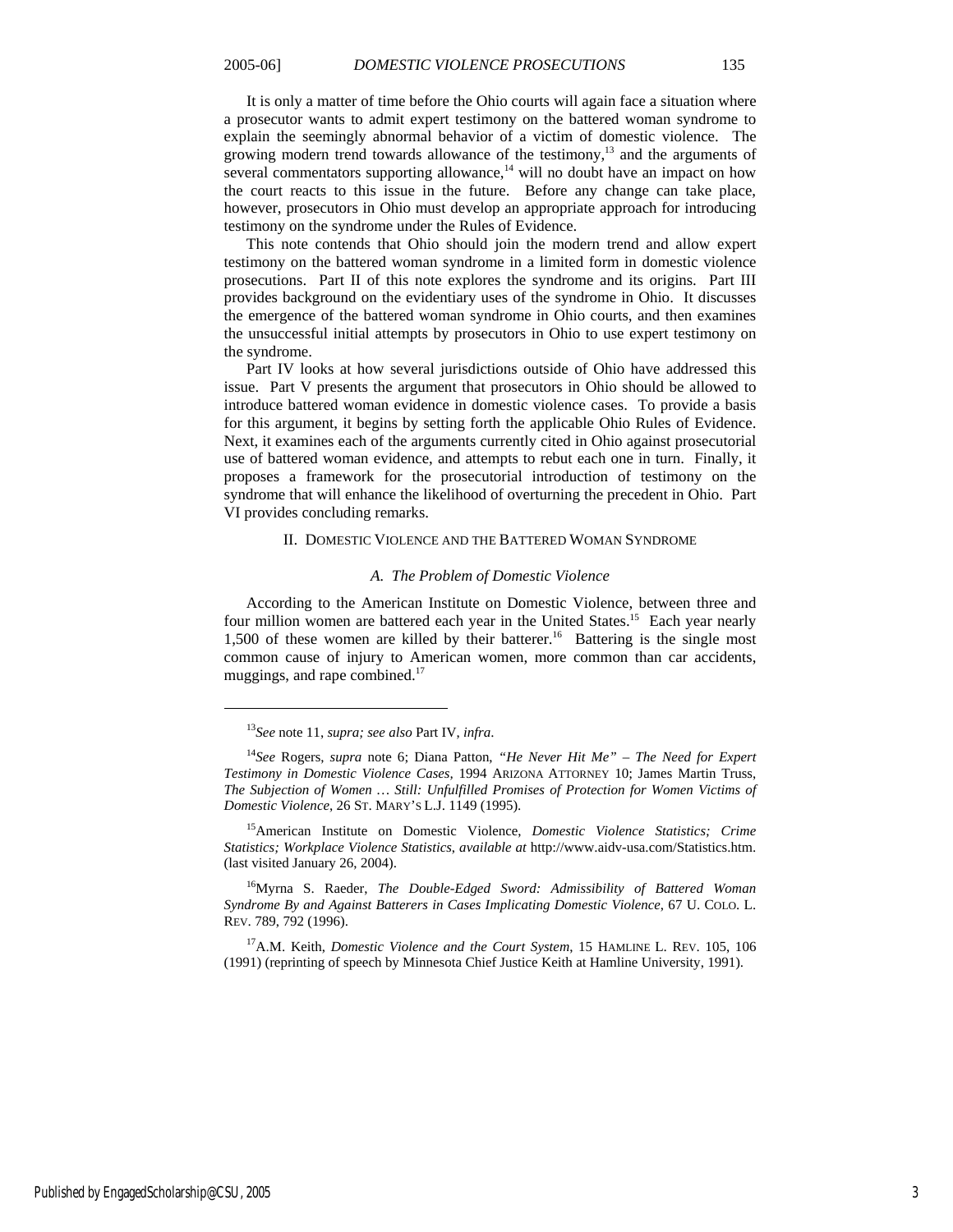Scholars trace the roots of domestic violence against women back for thousands of years. The violent punishment of wives is known to have been allowed, approved and expected in many cultures from the time of ancient Egypt until as recently as the early American common law.<sup>18</sup> The common law "rule of thumb" permitted men to beat their wives "with a rod or stick no larger than a man's thumb or small enough to pass through a wedding band."19 Commentators suggest that the rule was viewed as a "natural and necessary right of control" that was incident to the man's role as head of the family. $20$ 

The problem surrounding domestic violence has been described as "a conspiracy of silence."21 Sociologist Del Martin offered the following vivid description of this silence: "We can picture a very thick door locked shut. On the inner side is a woman trying hard not to cry out for help. On the other side are those who could and should be helping but instead are going about their business as if she weren't there."22 Dr. Lenore Walker, with her book *The Battered Woman*, took one of the largest steps towards opening this proverbial "thick door."

#### *B. The Battered Woman Syndrome*

Dr. Walker is widely recognized as the first person to identify the battered woman syndrome.<sup>23</sup> From 1978 through June 1981, Dr. Walker conducted a study of over 400-battered women to learn about the effects of domestic violence.<sup>24</sup> Her research led her to define the syndrome as "a cluster of psychological symptoms" that women develop from living in a violent relationship.<sup>25</sup>

<sup>18</sup>*See* Patton, *supra* note 14, at 10.

19Truss, *supra* note 14, at 1157; *see also* State v. Oliver, 70 N.C. 60 (1874).

20Truss, *supra* note 14, at 1157. Truss also states that the rule was justified because the husband was often civilly or criminally liable for the actions of his wife.

 $^{21}$ Keith, *supra* note 17, at 106.

<sup>22</sup>*Id.*

 $\overline{a}$ 

23Rogers, *supra* note 6, at 71.

<sup>24</sup>LENORE E. A. WALKER, THE BATTERED WOMAN SYNDROME, 2d ed., ix (2000). Dr. Walker originally published the first edition of the BATTERED WOMAN SYNDROME in 1984. The first edition was, "written to present an integration of the final analysis from [her] research project into the body of literature specializing in understanding spouse abuse that was available at the time." The second edition attempts, "to analyze the original study results in light of the new clinical and empirical research and determine if the original conclusions still hold true today." Dr. Walker ultimately decided that the original conclusions still hold true. *Id.* at ix–x.

 $^{25}Id$ . at ix. Dr. Walker stated that, "[t]he goals of the research project were to identify key psychological and sociological factors that compose the battered woman syndrome, test specific theories about battered woman, and collect comprehensive data on battered woman." *Id.* Dr. Walker tested the "learned helplessness theory" and the "cycle theory of battering." The first test relied on the hypothesis that "learned helplessness" is responsible for the apparent emotional, cognitive and behavioral deficits observed in the battered woman that negatively influence her from leaving a relationship after the battering occurs. The second test relies on the hypothesis that further victimization occurs by the nature of the "cycle of violence." *Id.*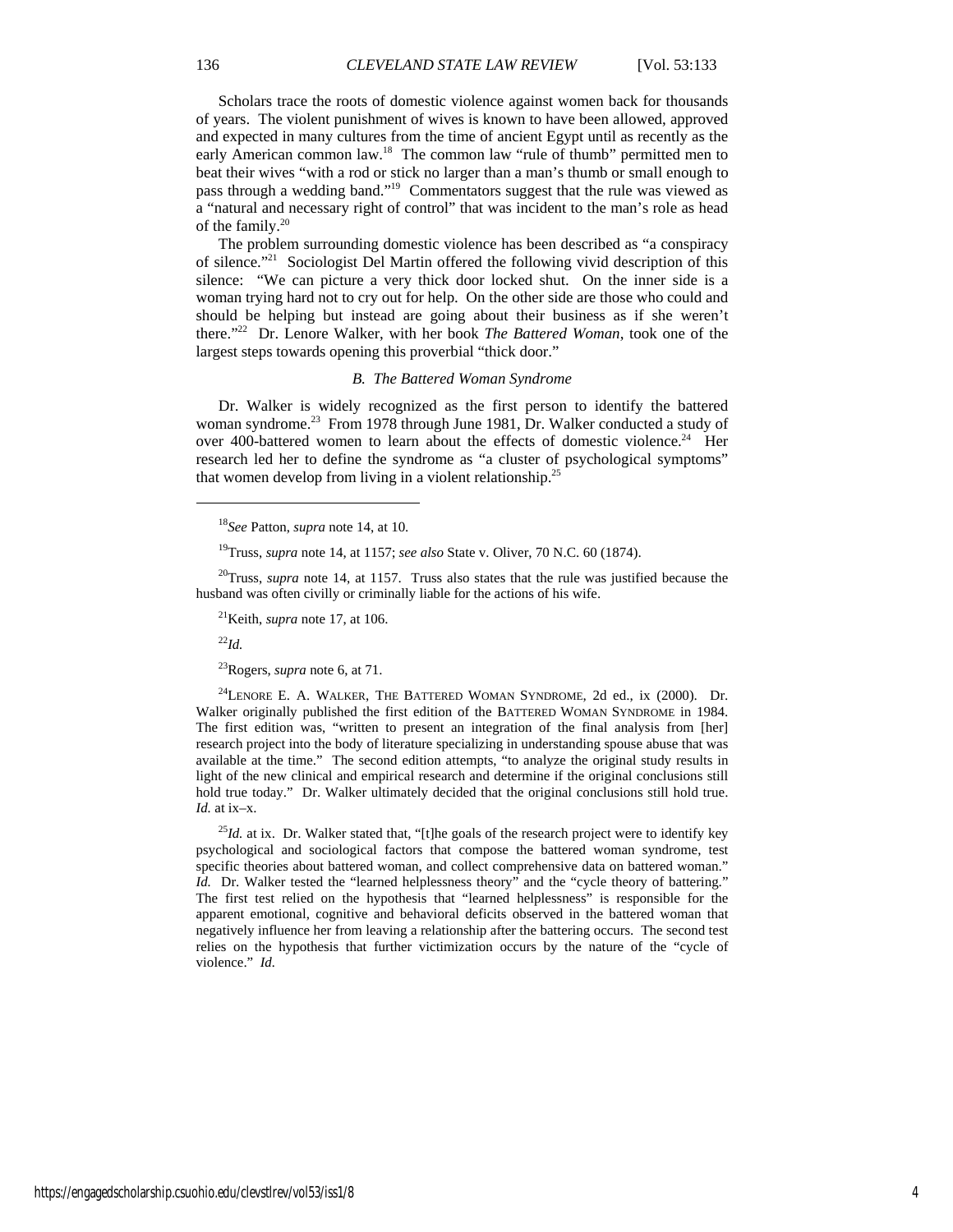The battering relationship itself is often described as cyclical in nature, with three distinct phases: tension building, confrontation, and contrition.<sup>26</sup> During the "tension" building" phase, the woman is generally compliant, often feeling as though she deserves the abuse.<sup>27</sup> Once the tension reaches a boiling point, the batterer will erupt uncontrollably, committing a violent act.<sup>28</sup> Next, in an abrupt about-face, the abuser will exhibit seemingly intense love and affection towards his victim.<sup>29</sup> The victimized women are then led to believe that the violence was an isolated incident and that it will not continue.<sup>30</sup> This cycle of violence may leave the victim with feelings of learned helplessness, low self-esteem, depression, minimization techniques, self-isolation, and passivity. $31$  It is this collection of resulting symptoms that has come to be known as the "battered woman syndrome."

The psychological reactions exhibited by victims of domestic violence can prove to be troublesome for a prosecutor in a domestic violence case. This is because the prosecutor's case is normally built around the testimony of the victim. A battering victim's behavior can often appear baffling and even frustrating to the average juror.<sup>32</sup> Many victims, as a result of the contrition of their abuser, remain in abusive relationships or refuse to pursue legal action against the batterer.<sup>33</sup> The defense will attack the legitimacy of an alleged victim's claim because of her delay in leaving the relationship and seeking police intervention. Additionally, victims frequently recant previously made statements to the police or prosecutors that implicate their significant other as an abuser.<sup>34</sup>

Historically, if the victim recanted her story or was not cooperative with the investigation, the prosecutor would be forced to drop the case. The advent of "no drop" policies within many prosecutors' offices, however, has forced prosecutors to face these issues within the context of litigation.<sup>35</sup> In an attempt to explain the sometimes seemingly abnormal behavior by the victims, prosecutors have begun to look towards expert testimony on the battered woman syndrome.

#### III. OHIO COURTS AND THE BATTERED WOMAN SYNDROME

#### *A. Emergence of Battered Woman Evidence in Ohio*

Ohio courts have approached the battered woman syndrome very cautiously. The Ohio Supreme Court initially addressed the battered woman syndrome in 1981, in

<sup>28</sup>*Id.* at 1170-71.

<sup>29</sup>*Id.* at 1171.

<sup>30</sup>*Id.*

 $\overline{a}$ 

31Rogers, *supra* note 6, at 71-72.

<sup>32</sup>*Id.* at 72.

<sup>33</sup>*See id*; *see also* Truss, *supra* note 14, at 1171-72.

34Rogers, *supra* note 6, at 72.

<sup>35</sup>See id. at 73. A "no-drop" policy essentially requires a prosecutor, once informed of a domestic violence situation, to pursue prosecution regardless of the victim's cooperation. *Id.*

<sup>26</sup>Rogers, *supra* note 6, at 71; *see also* Truss, *supra* note 14, at 1170-1172.

<sup>27</sup>Truss, *supra* note 14, at 1170.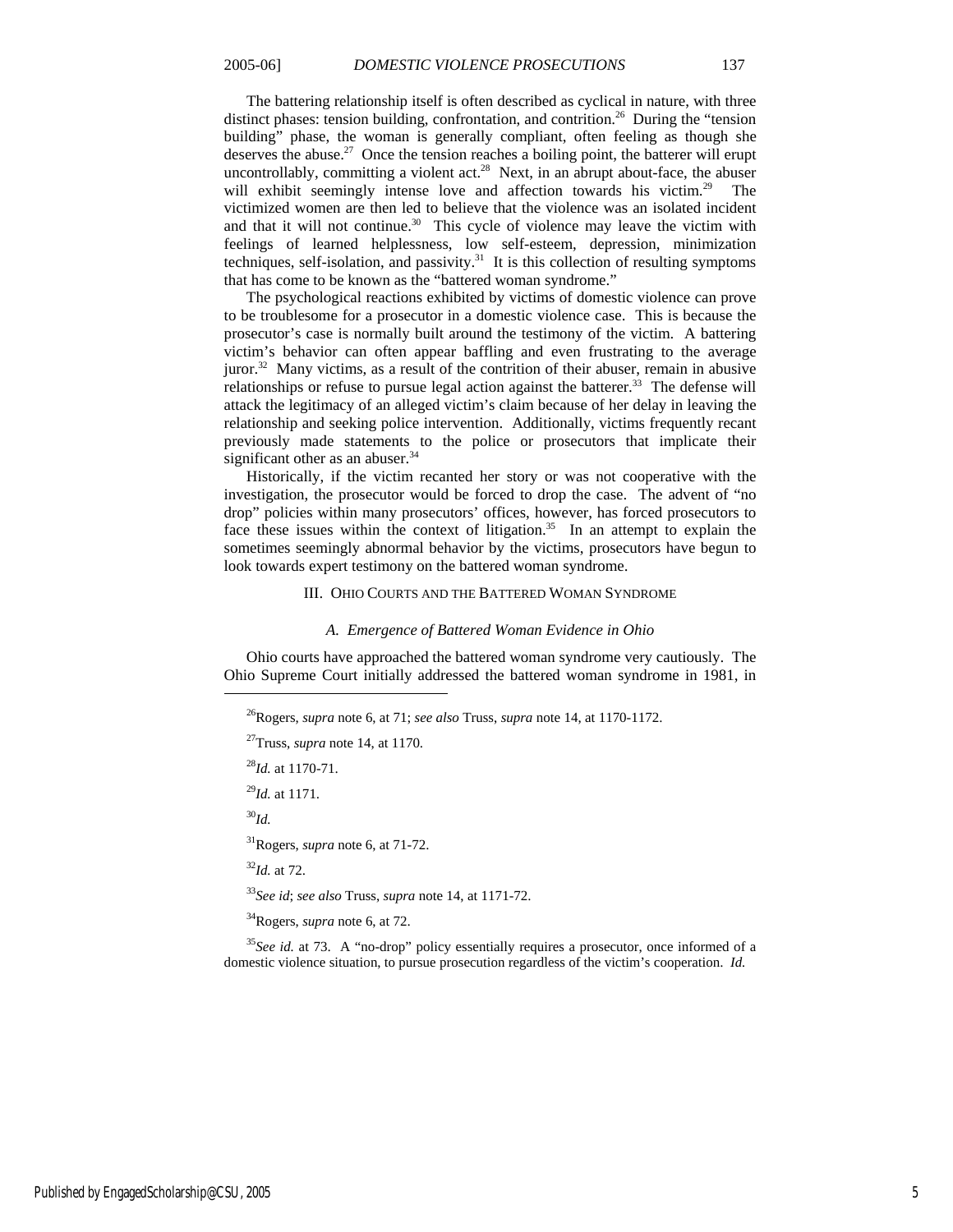*State v. Thomas*. 36 In *Thomas*, the defendant, Kathy Thomas, was indicted and found guilty of murdering Reuben Daniels, her common law husband.<sup>37</sup> Thomas and Daniels had lived together in a "stormy relationship" for about three years before the killing,<sup>38</sup> during which Thomas was repeatedly beaten.<sup>39</sup> Thomas admitted to the murder, but claimed self-defense because she feared for her life.<sup>40</sup>

At trial, Thomas' counsel attempted to call an expert witness to testify on the battered woman syndrome to aid the jury in weighing the evidence concerning Thomas' subjective state of mind at the time of the killing.<sup>41</sup> The trial court refused to admit the testimony and Thomas was convicted.<sup>42</sup> In upholding the trial court's decision, the Ohio Supreme Court cited four reasons for finding the proffered expert testimony inadmissible. $43$  First, the court stated that the testimony was, "irrelevant and immaterial to the issue of whether defendant acted in self-defense at the time of the shooting."44 Second, "the subject of the expert testimony is within the understanding of the jury."<sup>45</sup> Third, "the battered [woman] syndrome is not sufficiently developed, as a matter of commonly accepted scientific knowledge, to

<sup>37</sup>*Id.* at 138.

<sup>38</sup>*Id*.

 $\overline{a}$ 

<sup>39</sup>*Id.*

<sup>40</sup>*Id.* It was undisputed that Thomas shot Daniels once in the forehead and once in the left arm. Thomas gave three different versions of the killing to the police. In the first version, the couple had an argument over cooking and as a result Daniels became very angry and slapped Thomas and pushed her down. Thomas stated that after she got up she walked to the chair where Daniels was sitting and shot him. *Id.* In the second version, Thomas stated the couple had an argument, which led to Daniels pushing her down on the couch. This time, however, further arguments ensued and as Daniels was rising from the chair to attack Thomas, she reached for the gun on the couch and shot him. *Id*. In the third story, Daniels, upon pushing Thomas to the couch, turned and walked away from her when she picked up the gun. Thomas followed Daniels and stated "I've had enough," and then shot Daniels. *Id.*

<sup>41</sup>*Id*.

<sup>42</sup>*Id.* The Court of Appeals reversed the conviction and ordered a new trial because of the trial court's refusal to allow the expert testimony on the battered woman syndrome and the peculiar state of mind which might prompt the shooting of the "battering husband." *Id.*

<sup>43</sup>*Id.* at 140.

<sup>44</sup>*Id.* The court stated that in a trial where the evidence raises an issue of self-defense, "the only admissible evidence pertaining to that defense is evidence which establishes that defendant had a bona-fide belief she was in imminent danger of death or great bodily harm, and that the only means of escape from such danger was through the use of deadly force." *Id.* at 139.

<sup>45</sup>*Id.* at 140*.* The court believed that the jury was able to understand and determine whether self-defense had been proven without expert testimony on the battered woman syndrome. *Id.* at 139. The court stated that, "the jury will base its decision upon the material and relevant evidence concerning the participants' words and actions before, at, and following the murder, including defendant's explanation of the surrounding circumstances." *Id.*

<sup>36423</sup> N.E.2d 137 (Ohio 1981).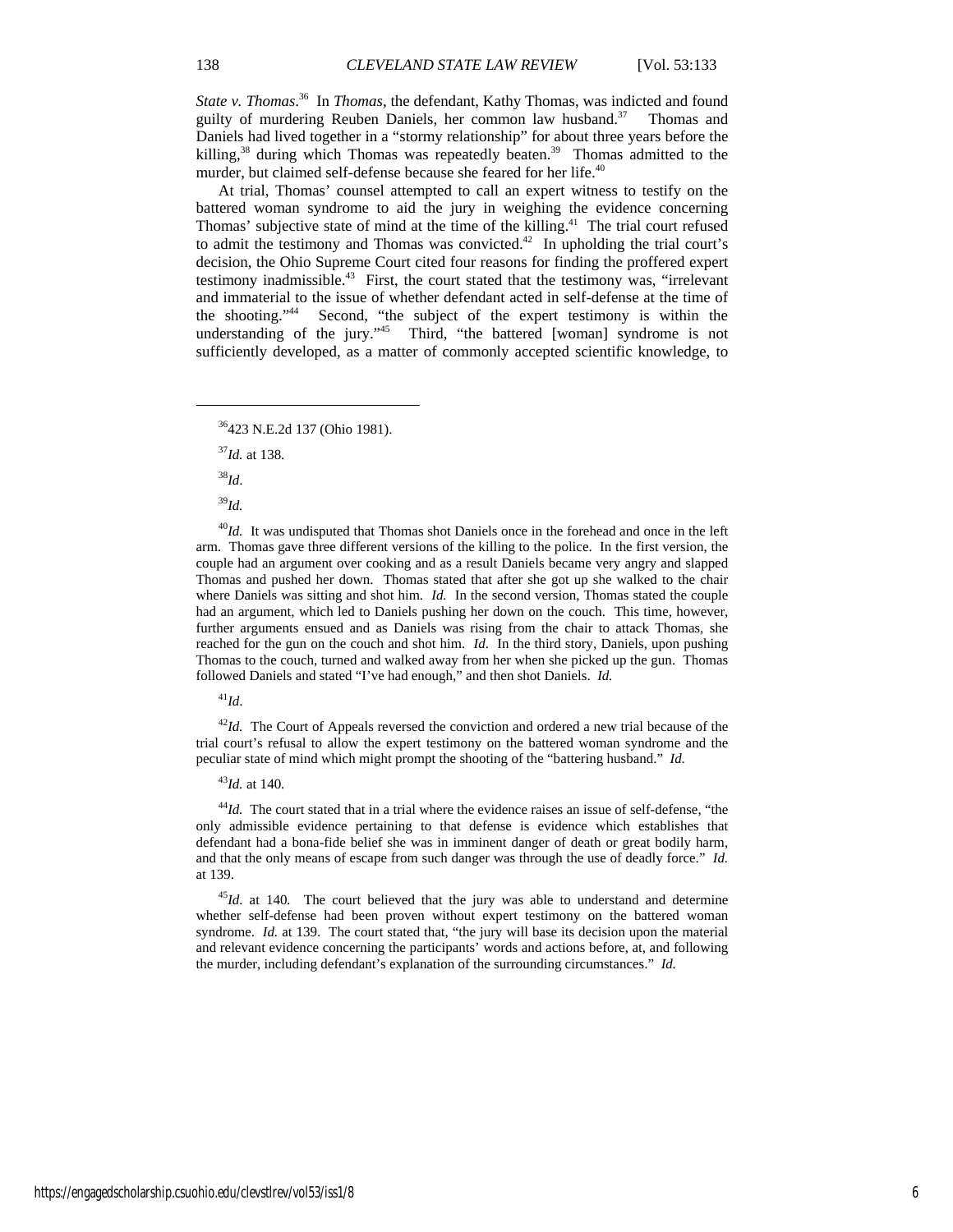warrant testimony under the guise of expertise."<sup>46</sup> Finally, the court believed that the prejudicial impact of the testimony outweighed its probative value.<sup>47</sup>

*Thomas* survived several challenges over the next decade and remained good law until 1990.<sup>48</sup> In *State v. Koss*, the Ohio Supreme Court was again faced with the same issue as in *Thomas*. 49 Defendant, Brenda Koss, after several years of brutal beatings and threats to her life, killed her husband.<sup>50</sup> Koss claimed self-defense and at trial she sought to introduce expert testimony on the battered woman syndrome in support of her claim.<sup>51</sup> Following *Thomas*, the trial court refused the testimony.<sup>52</sup> Koss was convicted of voluntary manslaughter, and was sentenced to eight to twenty-five years in prison. $53$ 

Justice Alice Robie Resnick wrote the majority opinion for the court in *Koss*. 54 Justice Resnick began by discussing *Thomas's* emphasis on the syndrome's lack of scientific basis.55 She contended that in the nine years since the holding in *Thomas*,

<sup>48</sup>*See, e.g.*, State v. Branham, No. C-850269, 1986 WL 6810, (Ohio App. 1 Dist. 1986); Tourlakis v. Morris, 738 F.Supp. 1128 (S.D. Ohio 1990); State v. Tourlakis, No. 52035, 1987 WL 10040 (Ohio App. 8 Dist. 1987).

49551 N.E.2d 970 (Ohio 1990).

<sup>50</sup>*Id.* at 971. Koss was questioned at the police department after her husband's body was found in the Kosses' house. She told the police that she came home around midnight and went into the bedroom and began changing. She stated that her husband then "hauled off" and hit her. *Id*. The next thing that she remembered was hearing a "noise or something" and seeing a holster on the ground, but she denied shooting her husband. *Id.* She stated that she did not remember seeing the gun until she was in the car fleeing the scene. *Id.* At trial her story changed significantly. She stated that when she came home she saw the gun on a bedside table and it frightened her. *Id.* She testified that, before her husband hit her, she "must have picked up the gun" out of fear. *Id.* After her husband hit her she heard a noise, which sounded like gurgling blood. *Id.* She stated that, "I purposely did not kill Michael Koss," and "[I]f I killed him, it was an accident." *Id.*

<sup>51</sup>*Id.* Koss sought to introduce experts to testify that there are two components of the battered woman syndrome. The first component is establishing that the woman is, in fact, a battered woman. Second, is that "at the time of the incident, all the prior battering incidents appear in a flashback to the woman, thus triggering an immediate fear of death and causing her to respond almost instinctively in self-defense." *Id.* at 972.

<sup>52</sup>*Id.* <sup>53</sup>*Id.* <sup>54</sup>*Id.*

 $\overline{a}$ 

<sup>55</sup>*Id.*

<sup>&</sup>lt;sup>46</sup>*Id.* at 140. The court stated that the expert testimony was "distinctly related to some science, profession or occupation so as to be beyond the ken of the average lay person." *Id.* at 139. Additionally, there was no general acceptance of the expert's particular methodology. *Id.*

<sup>&</sup>lt;sup>47</sup> *Id.* at 140. The court stated that it believed "the expert testimony offered here would tend to stereotype defendant, causing the jury to become prejudiced." *Id.* It feared that the jury would decide the case based on the typical facts of the battered woman and not the actual facts. *Id.*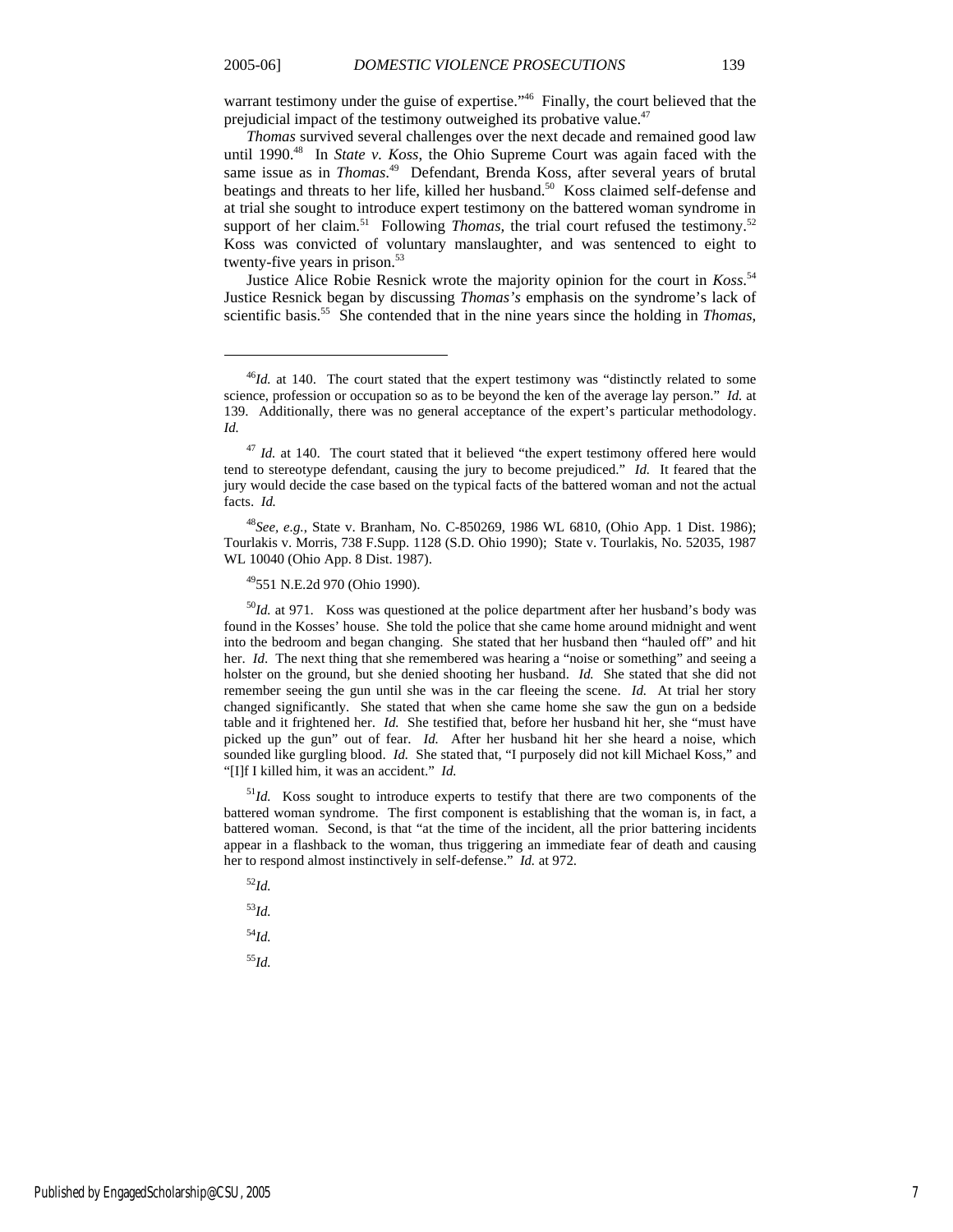several books and articles were written on the battered woman syndrome.<sup>56</sup> She cited to decisions in several jurisdictions that had already approved the use of expert testimony on the battered woman syndrome.<sup>57</sup> Then, following a general discussion of expert testimony rules in Ohio, Justice Resnick discussed in general terms the scope of admissible expert testimony. She stated that "[e]xpert testimony in Ohio is admissible if it will assist the trier of fact in search of the truth."58 Justice Resnick also cited Ohio Evidence Rule 702's requirement that the expert testimony must be "specialized" and "assist the trier of fact to understand evidence or to determine a fact in issue."<sup>59</sup> She wrote that "[e]xpert testimony regarding the battered woman syndrome can be admitted to help the jury not only to understand the battered woman syndrome but also to determine whether the defendant had reasonable grounds for an honest belief that she was in imminent danger when considering the issue of self-defense."60 Thus, *Thomas* was explicitly overruled to the extent that expert testimony relative to the battered woman syndrome could now be admitted to support the affirmative defense of self-defense.<sup>61</sup>

For the purposes of this Note, however, Justice Resnick's dicta regarding the syndrome itself are more important than the specific holding in *Koss*. 62 Justice Resnick maintained:

Expert testimony on the battered woman syndrome would help dispel the ordinary lay person's perception that a woman in a battering relationship is free to leave at any time. The expert evidence would counter any "common sense" conclusions by the jury that if the beatings were really that bad the woman would have left her husband much earlier. Popular misconceptions about battered women would be put to rest, including the beliefs that the women are masochistic and enjoy the beatings and that they intentionally provoke their husbands into fits of rage.<sup>63</sup>

She acknowledged that it might seem as if the expert is giving testimony on a subject of common knowledge, the reasonableness of a person's fear of imminent serious danger.<sup>64</sup> Regarding the purpose of the testimony, though, Justice Resnick contended:

<sup>56</sup>*Id.*

 $\overline{a}$ 

<sup>59</sup>*Id.*

<sup>60</sup>*Id.*

<sup>61</sup>*Id*. at 974–75.

<sup>62</sup>*See* Part V.B. *infra*, for a discussion on the importance of Justice Resnick's dicta in *Koss.*

<sup>63</sup>*Koss*, 551 N.E.2d at 973.

<sup>64</sup>*Id.* at 974.

<sup>57</sup>*Id.*; *see* People v. Torres, 488 N.Y.S.2d 358 (N.Y. Sup. Ct. 1985); State v. Hodges, 716 P.2d 563 (Kan. 1986); Smith v. State, 277 S.E.2d 678 (Ga. 1981); Hawthorne v. State, 408 So.2d 801 (Fla. Dist. Ct. App. 1982); State v. Kelly, 478 A.2d 364 (N.J. 1984).

<sup>58</sup>*Koss*, 551 N.E.2d at 973.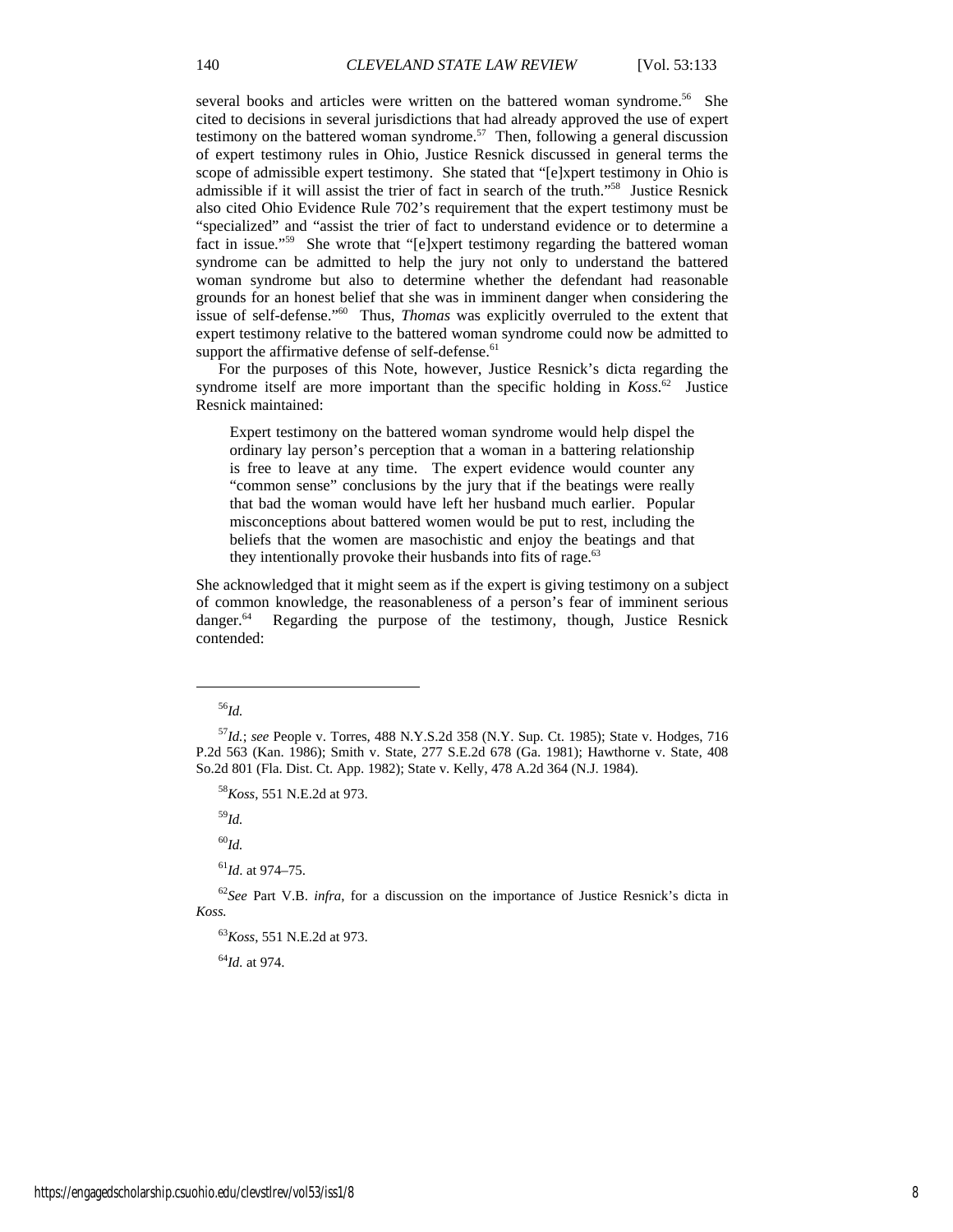It is aimed at an area where the purported common knowledge of the jury may be very much mistaken, an area where jurors' logic, drawn from their own experience, may lead to a wholly incorrect conclusion, an area where expert knowledge would enable the jurors to disregard their prior conclusions as being common myths rather than common knowledge. $65$ 

This reasoning applies with equal force to the prosecutorial use of expert testimony on the battered woman syndrome in Ohio.

Moreover, the court's recognition of these matters in *Koss* is now also part of Ohio statutory law. Six months before *Koss* came before the Ohio Supreme Court on December 5 1989, Representative Joseph Koziura introduced a bill on the House floor of the Ohio legislature. House Bill 484 was introduced as the General Assembly's official recognition that the battered woman syndrome was a matter of commonly accepted scientific knowledge and that the subject matter is not within the general understanding of average person.<sup>66</sup> The legislation was also designed to permit evidence on the syndrome to prove self-defense.<sup>67</sup> House Bill 484, now codified as Ohio Revised Code § 2901.06, was eventually signed into law on August 6, 1990, approximately five months after the decision in *Koss* was handed down.68

Subsection (A) of § 2901.06 declares that the General Assembly recognizes both of the following in regard to the battered woman syndrome:

(1) That the syndrome currently is a matter of commonly accepted scientific knowledge;

(2) That the subject matter and details of the syndrome are not within the general understanding or experience of a person who is a member of the general populace and are not within the field of common knowledge.<sup>69</sup>

Subsection (B) continues by stating:

If a person is charged with an offense involving the use of force against another and the person, as a defense to the offense charged, raises the affirmative defense of self-defense, the person may introduce expert testimony of the 'battered woman syndrome' and expert testimony that the person suffered from that syndrome as evidence to establish the requisite belief of an imminent danger of death or great bodily harm that is necessary, as an element of the affirmative defense, to justify the person's use of the force in question. The introduction of any expert

## <sup>65</sup>*Id.*

l

66H.R. 118-HB484, Reg. Sess., at 2 (Ohio 1990), *available at* http://han2.hannah.com/htbin/f.com/oh\_ban\_118:HB484.lsc.

<sup>67</sup>*Id.*

<sup>68</sup>*Id.* The house initially passed the bill by a vote of 83 – 9, on March 1, 1990. *Id.* The senate then passed the bill by a vote of 31 – 1 on June 14, 1990. *Id.* The house passed the final amended version on July 20, 1990 and the bill became effective on November 5, 1990. *Id.* The importance of the timing of the introduction of this bill will be fully developed in Part V.B. of this note.

 $^{69}$ OHIO REV. CODE ANN. § 2901.06 (A) (1)-(2) (West 2003).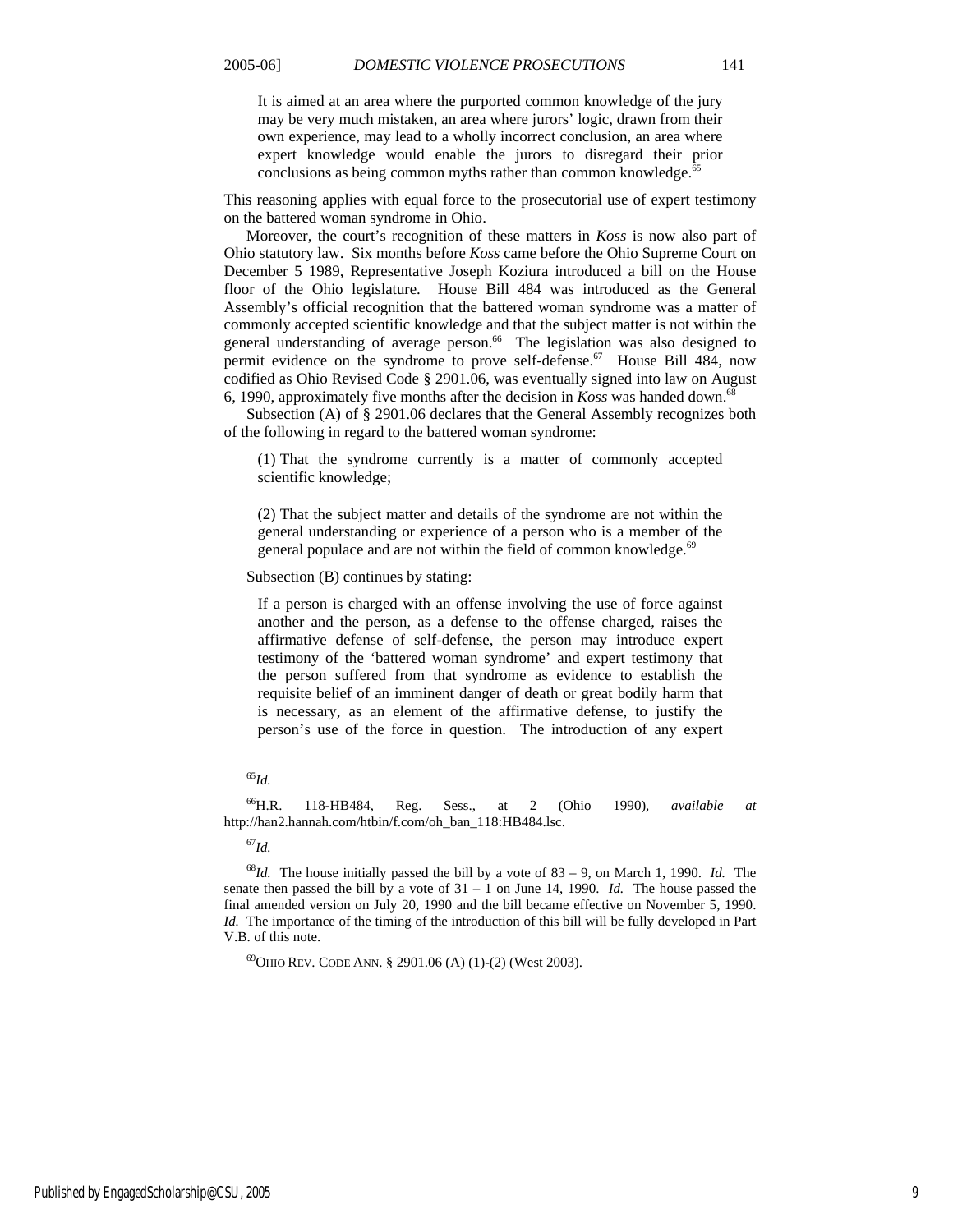testimony under this division shall be in accordance with the Ohio Rules of Evidence.<sup>70</sup>

As will be seen in the next section, however, Ohio courts have cited to subsection (B) of § 2901.06 as a limitation on the use of expert testimony on the battered woman syndrome. Part V.B. explains why the court's interpretation is wrong.

#### *B. Initial Prosecutorial Attempts to Use the Battered Woman Syndrome in Ohio*

In the years following *Koss*, two Ohio Courts of Appeals have heard and rejected prosecutorial attempts to introduce testimony on the syndrome in domestic violence cases. The Ohio Supreme Court has yet to address this issue, however, seemingly leaving the door open for future prosecutorial attempts.

Just one year after the initial admission of expert testimony concerning the battered woman syndrome in *Koss*, a prosecutor attempted to extend the use of testimony on the syndrome by introducing it in a domestic violence case.71 *State v. Pargeon* involved the prosecution of Randy Pargeon for the alleged battering of his wife.<sup>72</sup> At trial, the prosecution called Diane Roberts, director of the local battered woman's shelter, as an expert witness to testify on the syndrome.<sup>73</sup> The trial court permitted the testimony and Pargeon was convicted on two counts of domestic violence.<sup>74</sup> Pargeon appealed his conviction to the Fifth District Court of Appeals.<sup>75</sup>

On appeal, the Fifth District Court of Appeals reversed the trial court's decision.<sup>76</sup> The court began its analysis by citing two Ohio Rules of Evidence as prohibiting expert testimony on the battered woman syndrome in domestic violence cases. First, the court believed that the testimony was prohibited under Ohio Evidence Rule 403(A) because the probative value of the testimony was substantially outweighed by the danger of unfair prejudice.77 Second, it stated that Ohio Evidence Rule 404(B) prohibited the testimony because evidence that Pargeon's wife is a battered woman "really serves as evidence of the prior bad acts of [Pargeon] from which the inference may be drawn that [Pargeon] has the propensity to beat his wife and that he beat her on this particular occasion."78

The court, however, cited the holding in *Koss* and the language of O.R.C. § 2901.06 as a "more compelling" reason for not allowing expert testimony on the battered woman syndrome in domestic violence cases.<sup>79</sup> The court reasoned that the holding in *Koss* limited the admissibility of expert testimony on the battered woman

<sup>71</sup>*Pargeon,* 582 N.E.2d 665*.*

<sup>72</sup>*Id*.

l

<sup>73</sup>*Id.* at 666.

<sup>74</sup>*Id.*

<sup>75</sup>*Id*.

<sup>76</sup>*Id*.

<sup>77</sup>*Id. See* Part V.A., *infra*, for the language of Ohio Evidence Rule 403(A).

<sup>78</sup>*Id.*; *see* Part V.A., *infra* for the language of Ohio Evidence Rule 404(B).

<sup>79</sup>*Pargeon*, 582 N.E.2d at 666.

 $^{70}$ OHIO REV. CODE ANN. § 2901.06 (B) (West 2003).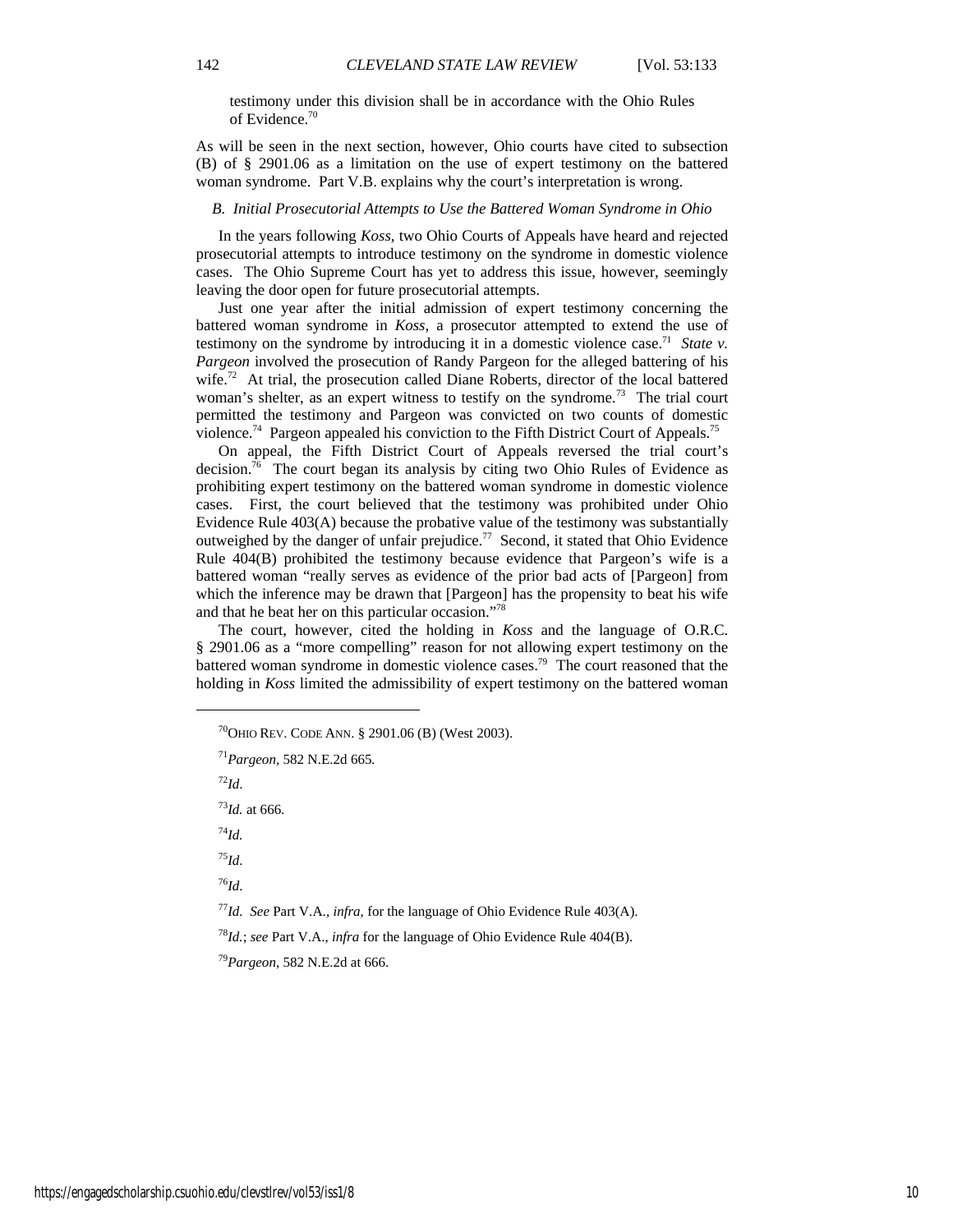syndrome to cases where a woman charged with the murder of her husband uses it to establish the "imminent danger of death or great bodily harm" element of the affirmative defense of self-defense.<sup>80</sup> Additionally, the court understood O.R.C. § 2901.06(B) to limit the use of expert testimony on the battered woman syndrome to cases where a woman raises the affirmative defense of self-defense. Therefore, the trial court's decision was reversed and the case was remanded for further proceedings.<sup>81</sup>

Likewise, *State v. Dowd* involved the prosecution of Joseph Dowd for domestic violence against Amanda Demich.<sup>82</sup> As mentioned in the Introduction, the problem arose when Demich, who had previously told police and a grand jury that Dowd had beaten her, recanted her story at Dowd's bond hearing.<sup>83</sup> At trial, the prosecution attempted to call a licensed psychiatrist as an expert witness.<sup>84</sup> The psychiatrist was to testify on the characteristics of a battering relationship and how a woman suffering from the battered woman syndrome will often recant or retract earlier statements implicating her significant other for abuse.85 The trial court cited *Pargeon* and found that the state could not offer expert testimony on the battered woman syndrome in a domestic violence prosecution.<sup>86</sup>

The Court of Appeals affirmed, finding "no reason to deviate from the Fifth District's analysis in *Pargeon*."<sup>87</sup> The court was especially concerned that the expert testimony "could create the potentially prejudicial inference that Dowd has the propensity to beat Demich and that he did so on this particular occasion."88

*Koss*, 551 N.E.2d at 971.

<sup>81</sup>*Pargeon*, 582 N.E.2d. at 668. The court also addressed the issue of whether Diane Roberts, as Director of the Licking County Battered Woman's Shelter, qualified as an expert on the battered woman syndrome. *Id.* at 666. The court held that, "[t]he competency of a witness to testify as an expert (and thus give opinion testimony) is directed to the sound discretion of the trial court and is to be determined by the court as a matter of law." *Id.* at 667. The jury must determine whether they believe the witness' testimony is credible and decide what weight to give the opinion testimony. *Id.* The court stated that this rule "applies to *any* opinion testimony, not just expert testimony regarding the battered woman syndrome." *Id.*

<sup>82</sup>*Dowd,* No. 93CA005638, 1994 WL 18645 at \*1.

<sup>83</sup>*Id*.

 $\overline{a}$ 

<sup>84</sup>*Id.*

<sup>85</sup>*Id.*

<sup>86</sup>*Id.*

<sup>87</sup>*Id.* at \*2.

<sup>88</sup>*Id*.The court acknowledged that, based on photographs of her injuries, Demich was assaulted, but held that the issue for the jury to determine was whether Dowd committed the assault. *Id.* Excluding evidence on the syndrome, however, essentially shut the door on the prosecution's case and sent Demich back into her abusive relationship with Dowd.

<sup>80</sup>*Id.* The court cited the syllabus in *Koss*, which states,

<sup>[</sup>a]dmission of expert testimony regarding the battered woman syndrome does not establish a new defense or justification. It is to assist the trier of fact to determine whether the defendant acted out of an honest belief that she is in imminent danger of death or great bodily harm and that the use of such force was her only means of escape.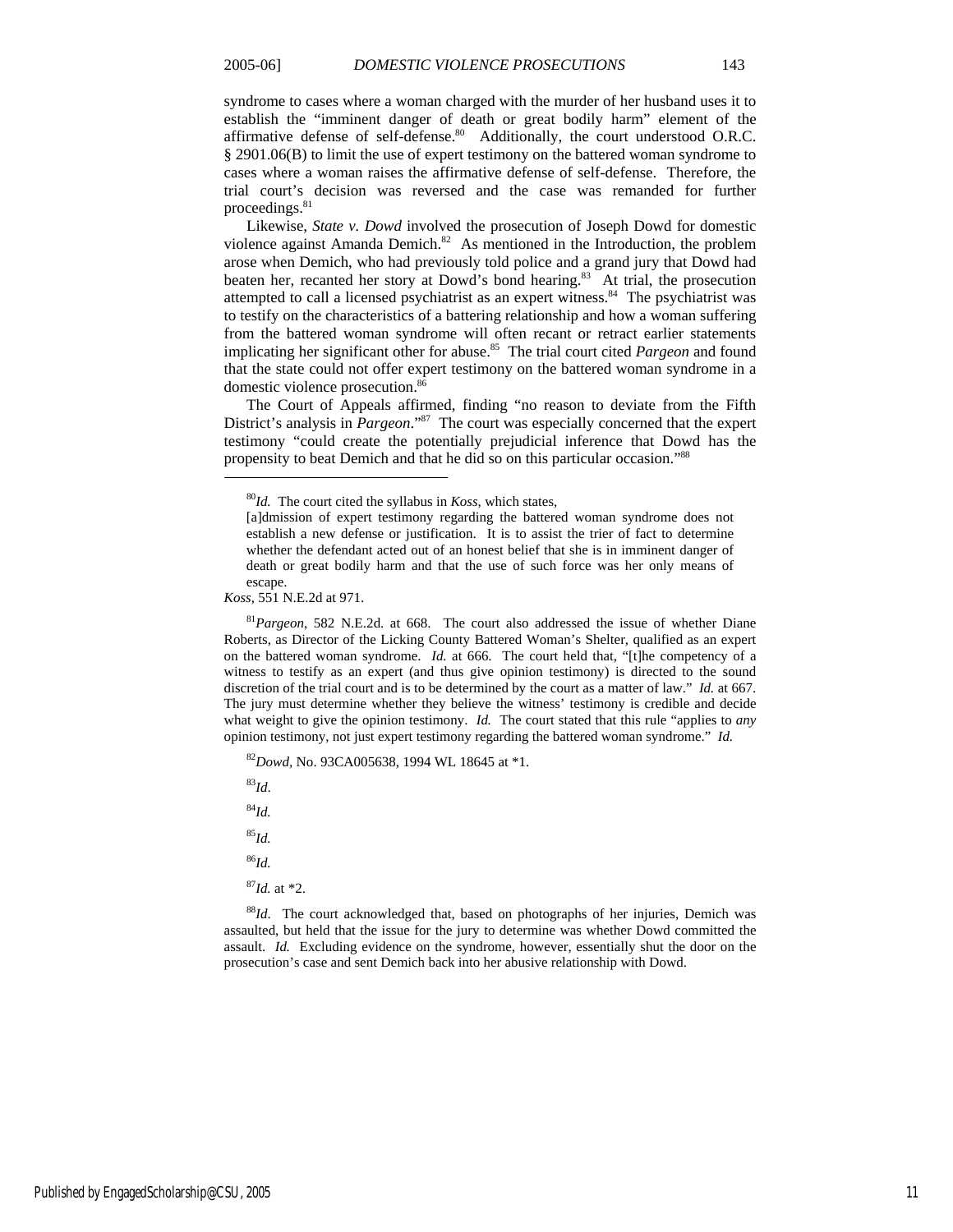The practical effect of the holdings in *Dowd* and *Pargeon* is the complete dismantling of the prosecution's case. In *Pargeon* the defense was given a free pass to attack the credibility of the victim by implying that she would have left the relationship if she had actually been abused. In *Dowd*, where the victim recanted, the situation was much more bleak. The prosecution was left with a few photographs of Demich's injuries and perhaps some testimony of outside witnesses, but the absence of the victim's testimony most certainly crippled the case.<sup>89</sup>

#### IV. PROSECUTORIAL USE OF THE SYNDROME OUTSIDE OF OHIO

Several jurisdictions outside of Ohio have addressed the admissibility of expert testimony on the battered woman syndrome. An overwhelming majority of these jurisdictions, even while operating under rules of evidence that mirror Ohio's, have allowed prosecutors to introduce at least some form of expert testimony on the battered woman syndrome.<sup>90</sup>

With its Supreme Court's decision in *State v. Ciskie*, Washington became the first state to allow prosecutorial use of the battered woman syndrome.<sup>91</sup> The defendant in *Ciskie* was charged with four counts of rape over a 23-month period with a woman with whom he had an intimate relationship.<sup>92</sup> At trial, counsel for

<sup>&</sup>lt;sup>89</sup>There are several other instances outside of self-defense and domestic violence cases where attempts have been made to introduce expert testimony on the battered woman syndrome in Ohio courts. In State v. Lundgren, No. 90-L-15-125, 1994 WL 171657 (Ohio App. 11 Dist. 1994), Alice Lundgren sought the reversal of her conviction on several counts resulting from the kidnapping and murder of five family members at her residence in Kirtland, Ohio. *Id*. at \*1. Lundgren challenged several evidentiary rulings by the trial judge including one involving expert testimony on the battered woman syndrome. *Id.* At trial, Lundgren sought to admit testimony on the battered woman syndrome to show that she was in a state of duress at the time of the murder because she was under the control of her abusive husband. *Id.* at \*18. The trial court refused to allow the testimony and the Eleventh District Court of Appeals affirmed the decision citing *Koss* and O.R.C. § 2901.06 as limiting the use of testimony on the battered woman syndrome to self-defense cases. *Id.*

State v. Sonko, No. 95CA006181, 1996 WL 267749 (Ohio App. 9 Dist. 1996), involved Melissa Sonko's appeal of her conviction for aggravated trafficking in drugs. *Id.* at \*1. Sonko was convicted along with her boyfriend Robert Mantelero for attempting to sell lysergic acid diethylamide (LSD). *Id.* At trial, Sonko attempted to present expert testimony on the battered woman syndrome to explain why she had agreed to participate in the selling of the LSD. *Id.* at \*3. Again, the trial court excluded the evidence and the Ninth District Court of Appeals affirmed this decision citing *Koss,* O.R.C.§ 2901.06, *Pargeon*, and *Dowd*. *Id.*

<sup>90</sup>*See* note 11, *supra*; *see also* Rogers, *supra* note 6, at 69*.*

<sup>91751</sup> P.2d 1165 (Wash. 1988); *see also* Rogers, *supra* note 6, at 78.

<sup>92</sup>*Ciskie*, 751 P.2d at 1166-67. The facts in *Ciskie* offer an all too vivid description how a woman can become entrapped in the vicious cycle of domestic violence. The record states that the victim was a 55-year-old who met Ciskie in a bar. *Id .*at 1167. He was the first man she was involved with since her divorce. *Id.* Just less than a year after they met, and three months after Ciskie lost his job, the relationship began to deteriorate. *Id.* She testified that she tried to "cool" the relationship, but Ciskie kept demanding to see her and called her repeatedly. *Id.* She also testified that Ciskie had a drinking problem at this time. Their first sexual incident occurred approximately two months later when they had a "physical fight" because the victim would not go to bed with Ciskie. *Id.* The victim testified that Ciskie called several times the next day to apologize. *Id.* She testified that she continued contact with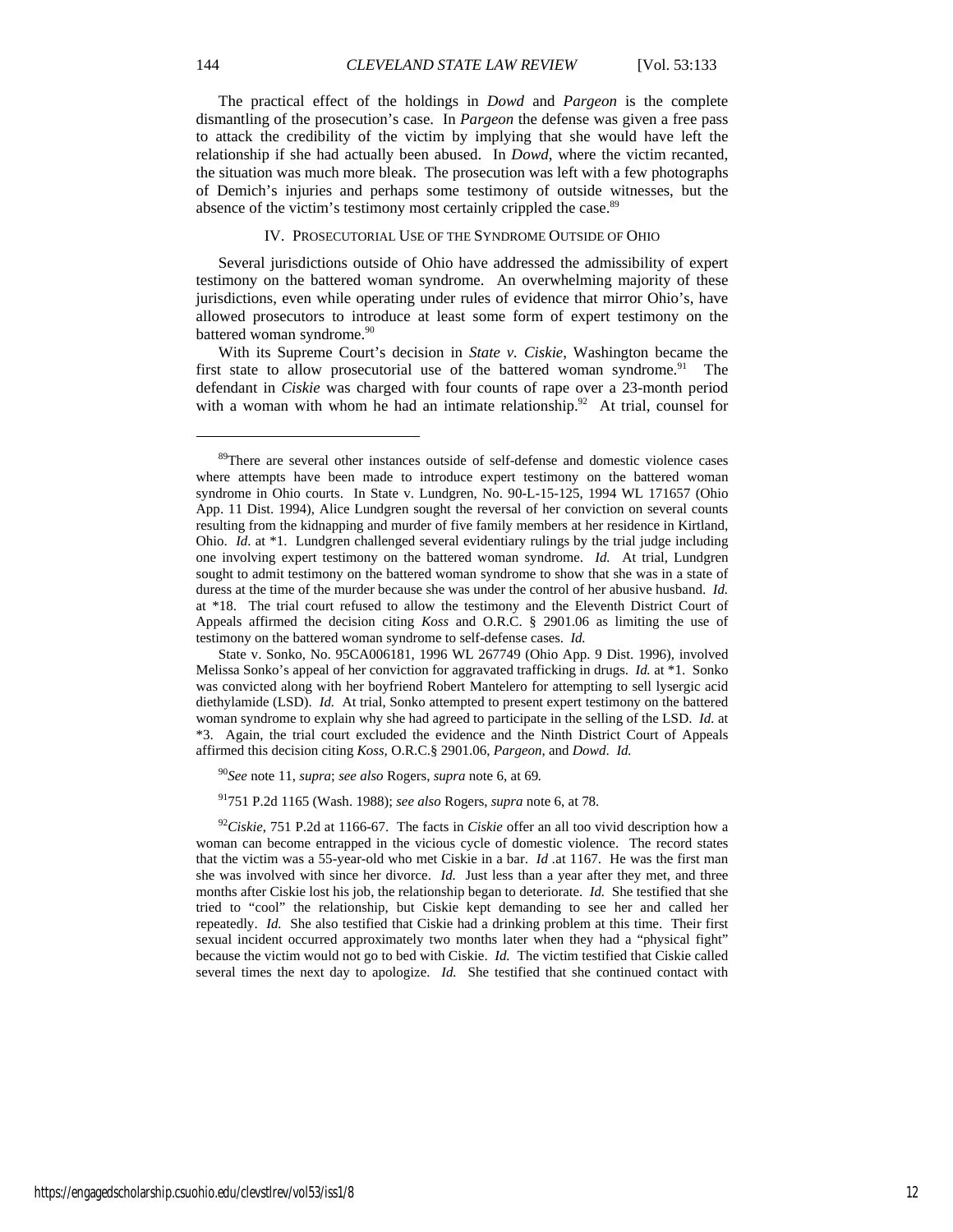defense claimed that the sexual acts were consensual, as evidenced by the victim's failure to report the incidents immediately or to leave the relationship.<sup>93</sup> In fact, the defense team had Ciskie, over the vigorous objections of the prosecutor, personally question the alleged victim during the defense case. $94$  He asked the alleged victim, "If I did as you – as you have said I'd done, why didn't you call the police?"<sup>95</sup>

In an attempt to explain the victim's refusal to leave Ciskie, the prosecution introduced an expert to testify as to the symptoms a hypothetical victim suffering from the battered woman syndrome would exhibit.<sup>96</sup> She testified that "the failure of the woman in the hypothetical to report the sexual assaults until two days after the last incident and nine months after the first, was characteristic of a person suffering from the battered woman syndrome."97 The trial court admitted the expert testimony and Ciskie was convicted of several counts of rape.<sup>98</sup>

The Supreme Court of Washington found battered woman evidence useful to help the trier of fact, and thus properly admitted under Washington Evidence Rule 702.99 The court relied heavily on its decision four years earlier in *State v. Allery,*<sup>100</sup> which allowed expert testimony on the battered woman syndrome to support a woman's claim of self-defense.<sup>101</sup> The court in *Allery* stated the following with regard to expert testimony on the battered woman syndrome:

Where the psychologist is qualified to testify about the battered woman syndrome, and the defendant establishes her identity as a battered woman, expert testimony on the battered woman syndrome is admissible. This evidence may have a substantial bearing on the woman's perceptions and

l

<sup>95</sup>*Id.* Furthermore, the defense challenged the victim's credibility by explaining to the jury that her failure to leave the relationship and to not call the authorities was "inconsistent with that of a rape victim." *Id.*

<sup>96</sup>*Id.* at 1166, 1173. The State, at defense counsel's request, asked the expert to express her opinion about a hypothetical case history that paralleled the evidence presented by the State in *Ciskie*. *Id.* at 1173. The expert said that "woman in the hypothetical case history suffered from post-traumatic stress disorder," and the facts "were consistent with the cycle theory of violence." *Id.*

<sup>97</sup>*Id.*

<sup>98</sup>*Id.* at 1166, 1169.

<sup>99</sup>*Id.* at 1166, 1171. Washington Evidence Rule 702 states the following: "If scientific, technical, or other specialized knowledge will assist the trier of fact to understand the evidence or to dtermine a fact in inssue, a witness qualified as an expert by knowledge, skill, experience, training, or education, may testify thereto in the form of an opinion or otherwise." WASH. R. EVID. 702.

100682 P.2d 312 (Wash. 1984).

<sup>101</sup>*Id.* at 316.

Ciskie because she "felt sorry for him." *Id.* This pattern of repeated sexual violence followed by contrition for several months, including the four alleged incidents of rape for which Ciskie was charged. *Id.* The record continues by describing with great detail the terror that the victim in *Ciskie* was subjected to over the next several months. *Id*.

<sup>93</sup>*Id.* at 1168-69.

<sup>94</sup>*Id.* at 1173.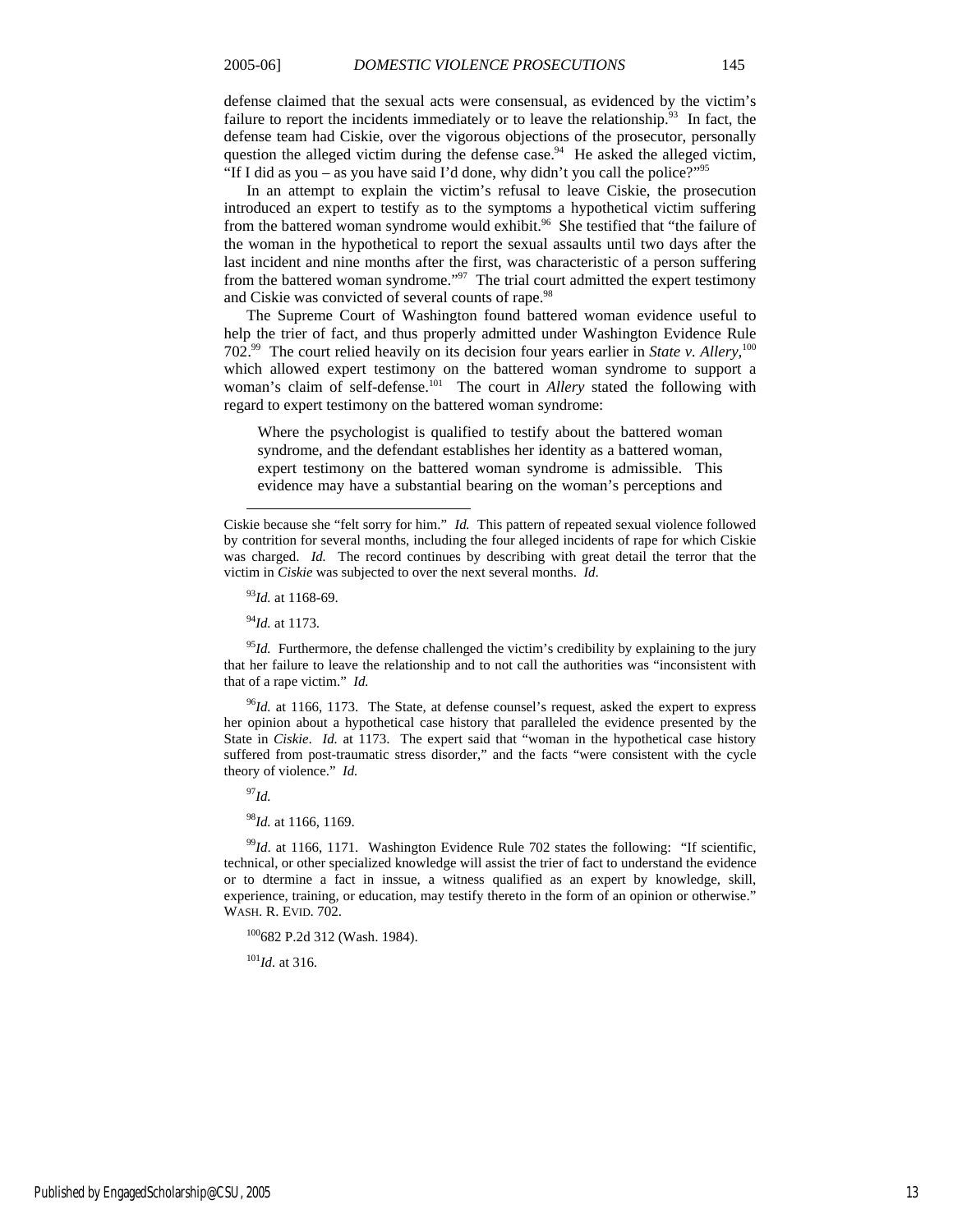behavior at the time of the killing and is central to her claim of selfdefense.102

Over the objection of the dissent, the majority in *Ciskie* refused to read the language in *Allery* as limiting the admissibility of expert testimony to self-defense cases.103 According to the majority, *Allery* required only that the testimony be "helpful to the jury's understanding of the victim's perceptions and behavior."<sup>104</sup> The Washington Supreme Court held that the trial court had "fully complied" with this guideline in admitting the expert testimony on the battered woman syndrome introduced by the prosecution.<sup>105</sup>

The court was concerned that the testimony might present a danger of unfair prejudice under Washington Evidence Rule 403.106 The court held, however, that the trial court properly limited the expert's testimony by not allowing her specifically to diagnose the alleged victim as a rape victim.<sup>107</sup> The expert may testify only to hypothetical situations and must avoid offering any specific opinion on the case at bar.

The decision in *Ciskie* opened the door for what now appears to be a modern trend towards allowing prosecutorial introduction of battered woman evidence.<sup>108</sup>

l

<sup>104</sup>*Id.* at 1172.

<sup>105</sup>*Id.* at 1174.

<sup>106</sup>*Id.* at 1173. Washington Evidence Rule 403 states the following: "Although relevant, evidence may be excluded if its probative value is substantially outweighed by the danger of unfair prejudice, confusion of the isues, or misleading the jury, or by considerations of undue delay, waste of time, or needless presentation of cumulative evidence." WASH. R. EVID. 403.

<sup>107</sup>Ciskie, 751 P.2d at 1173-74. The trial court permitted the expert to testify that she had diagnosed the alleged victim as suffering from post-traumatic stress disorder. *Id.* at 1173. She qualified this statement by acknowledging that the "stressors" that might cause the disorder "could be any unusual stressful event, not necessarily a rape or assault." *Id.* The trial court would not allow the prosecutors to question the expert on what she believed the "stressor" to be in the alleged victim's case. *Id.* at 1173-74. The Washington Supreme Court believed that, while this diagnosis "was not necessarily helpful to the trier of fact," it was not overly prejudicial to the defendant. *Id.* at 1174. If the trial court would have allowed the expert to diagnose the alleged victim as a rape victim the testimony would have likely been inadmissible under Evidence Rule 403. *Id.*

<sup>108</sup>*See* Rogers, *supra* note 6, at 69. Rogers notes that prior to 1991, only five jurisdictions had addressed the issue of prosecutorial use of expert testimony on the battered woman syndrome. *Id.* at 68, 92. She continues by stating that between 1991 and 1997 "appellate

<sup>102</sup>*Id.*

<sup>103</sup>Justice Dore's dissent argued that, "[n]othing in *Allery* suggests use of the battered woman testimony as affirmative evidence to prove elements of the crime charged." *Ciskie*, 751 P.2d at 1176. The difference between a self-defense claim and a prosecution for domestic violence, Justice Dore states, is that the woman's state of mind is at issue in a self-defense case. *Id.* Testimony on the battered woman syndrome helps the jury understand the defendant's state of mind at the time she murdered her abuser. *Id.* "Battered woman testimony plays no such role in a rape prosecution." *Id.* Justice Dore also contended that the lack of understanding of battering relationships that an average member of the jury may have, "is not a sufficient ground to admit expert testimony that other wise has only limited probative value but substantial prejudicial impact on the defendant. *Id.* at 1177.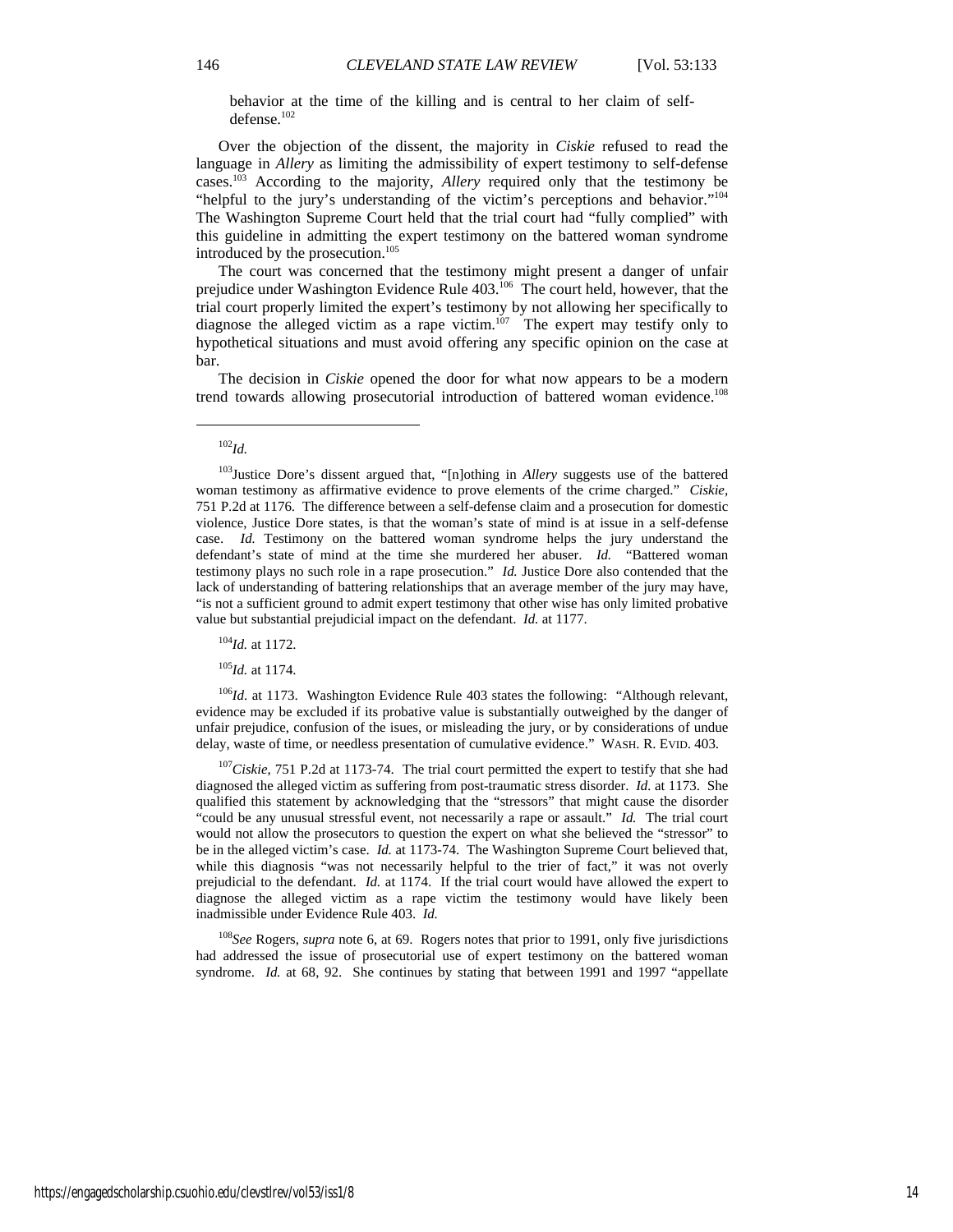The Superior Court of New Jersey, Appellate Division, with its decision in *State v. Frost*, 109 was one of the first courts to follow in the footsteps of the Washington Supreme Court.

*Frost* involved the prosecution of Gregory Frost for violation of a restraining order and abuse of his girlfriend.110 At trial, the defense attacked the credibility of the victim on the theory that she was not in an abusive situation because, on the day of the alleged incident, the victim had consensual sex with Frost and spent the whole day talking with him. $111$  They argued that she fabricated the story to get back at Frost.<sup>112</sup> The prosecution introduced expert testimony on the battered woman syndrome in an attempt to bolster the victim's credibility.<sup>113</sup> Again the expert testified to a lengthy hypothetical situation mirroring the actual case at bar. She testified that the victim's failure to call for help on the day of the incident "was consistent with the battered woman syndrome."114

The court held that the expert's testimony was admissible as evidence to bolster the victim's credibility.115 As in *Ciskie*, the court in *Frost* was faced with precedent allowing expert testimony on the battered woman syndrome in support of a victim of domestic violence's claim of self-defense.116 The court rejected the view that

109577 A.2d 1282 (N.J. Super. Ct. App. Div. 1990).

<sup>110</sup>*Id.* at 1284. Frost and his girlfriend had been romantically involved for over three years prior to this incident. *Id.* The couple had a violent relationship, and, in fact, the police had been called to the victim's apartment approximately nine times due to domestic disputes. *Id*. at 1285. The victim had gotten a restraining order against Frost due to "fights and because they were no longer able to get along." *Id.* On the date in question in this case, Frost had just gotten out of jail and returned to see the victim. *Id.* at 1284. Frost entered the victim's house and began to yell at her and hit her. *Id.* The victim tried to leave, but when she could not get the front door open, Frost approached her and cut her arm with a box cutter. *Id.* She proceeded to talk with him and they ended up having sex to "calm him down." *Id.* They spent the better part of the day together until the police were called to the house due to a domestic disturbance. *Id.* at 1285.

<sup>111</sup>*Id.* at 1288.

<sup>112</sup>*Id.*

l

 $113$ *Id.* at 1286. The expert testified on eight behavioral characteristics from which battered women suffer from. She stated that the victim was suffering from battered woman syndrome because she exhibited "a very high degree of seven out of eight of the characteristics: low selfconcept, belief in the family unit, a belief that her pregnancy would end the abuse, a history of abuse in her own family, self-blame, and a fear that defendant would come back no matter where she was." *Id.* at 1287.

<sup>114</sup>*Id.*

<sup>115</sup>*Id.* at 1288.

<sup>116</sup>*Id.* at 1287; *see Kelly*, 478 A.2d 364. In *Kelly*, the Supreme Court of New Jersey allowed expert testimony on the battered woman syndrome intended to explain the defendant's state of mind and to bolster her claim of self-defense. *Id.* at 375-76.

courts in at least thirteen more jurisdictions ruled on the admissibility of expert testimony to explain a battering victim's puzzling behavior at or before trial." *Id.* at 69. Of those thirteen jurisdictions, Ohio was the only one to fail to approve the prosecutorial use of expert testimony (*Pargeon*). *Id.*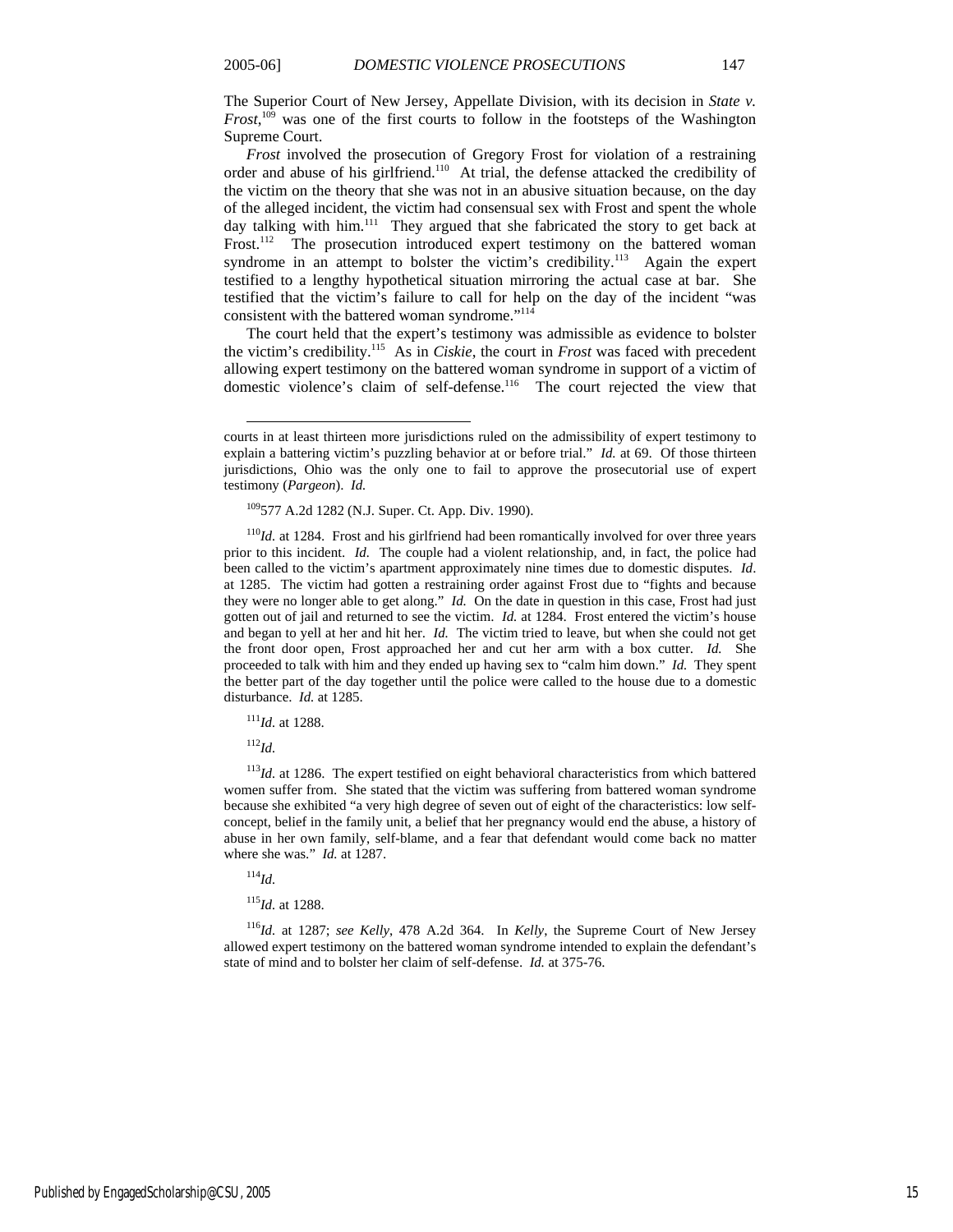precedent from self-defense cases necessarily limited the use of such testimony to self-defense.<sup>117</sup> Rather, the court explained, "there is nothing about the testimony itself which makes it inappropriate for admission as part of the State's case in chief where the woman eventually asserts herself and reports her abuser to the authorities, before she becomes the defendant on trial for committing murder."118

One federal court has also considered the issue and has permitted battered woman evidence. The Eighth Circuit faced this issue in *Arcoren v. United States*. 119 The defendant in *Arcoren* was charged with the aggravated sexual abuse of his wife.<sup>120</sup> The victim initially testified to the grand jury that her husband had sexually and physically assaulted her, but she recanted her testimony when called as a witness at trial.121 The District Court of South Dakota allowed the prosecution to introduce testimony on the battered woman syndrome to explain the victim's recantation.<sup>122</sup> The expert testified as to the general characteristics associated with the battered woman syndrome based on her knowledge and experience with the subject.<sup>123</sup>

The Eighth Circuit Court of Appeals acknowledged that the jury was "faced with a bizarre situation" because of the victim's recantation of her story.<sup>124</sup> The court felt that the expert testimony would provide an explanation to the jury as to why the victim would act in such a manner.<sup>125</sup> The court further held that there was "no persuasive reason" for limiting testimony on the battered woman syndrome to claims of self-defense.126 The court, however, limited the scope of the expert's testimony, stating that the expert should not express any opinion on whether the particular victim suffers from symptoms of the battered woman syndrome.<sup>127</sup>

Also instructive is the case of *State v. Cababag*, from the Hawaii Intermediate Court of Appeals.128 *Cababag* involved the prosecution of Alfred Cababag for the

<sup>118</sup>*Id.*

l

119929 F.2d 1235 (8th Cir. 1991). This case was in Federal court because it involved Indians and took place on an Indian Reservation.

<sup>120</sup>*Id.* at 1237-38.

 $121$ *Id.* At trial the victim denied that defendant had abused her, and stated that the cuts and bruises on her faces were from an earlier motorbike wreck. *Id.* at 1238. She stated that, "she could not remember making the statements or that, where she did recall making them, they were incorrect. *Id.*

<sup>122</sup>*Id*. at 1238-39. The prosecution initially used the victim's grand jury testimony to impeach her later recantation at trial. *Id.* at 1238. To further support its case the government called an expert witness to testify regarding the battered woman syndrome. *Id.*

 $123$ *Id.* at 1239. The District Court, while acknowledging that the testimony was admissible under Evidence Rule 702, warned that the expert could not "testify as to the ultimate fact that a particular party in this case . . . actually suffers from battered woman syndrome." *Id.*

<sup>124</sup>*Id.* at 1240.

<sup>125</sup>*Id.*

<sup>126</sup>*Id.* at 1241.

<sup>127</sup>*Id.*

128850 P.2d 716 (Haw. Ct. App. 1993).

<sup>117</sup>*Frost*, 577 A.2d at 1287.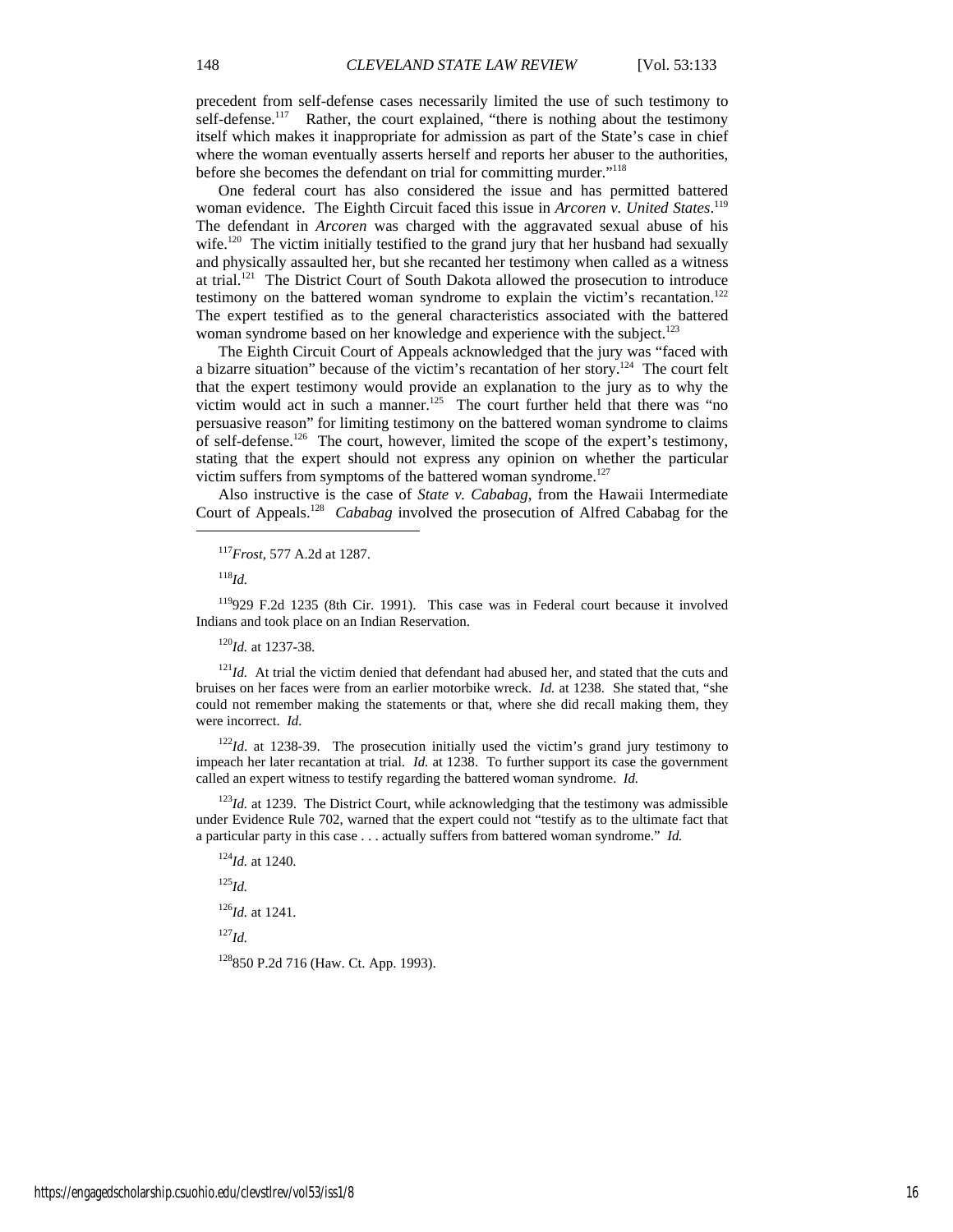abuse of his girlfriend Susan Cuthbertson.<sup>129</sup> At trial, Cuthbertson stated that she "made up" her previous statements to police implicating Cababag as her batterer.<sup>130</sup> Over the objection of defense counsel, the prosecution called a witness to testify as an expert on domestic violence.<sup>131</sup> The trial court allowed the testimony and Cababag was convicted of abuse of family and household members.<sup>132</sup>

After acknowledging that the testimony met the requirements of Hawaii Evidence Rule 702, the Court of Appeals turned its focus to the limitations of Hawaii Evidence Rule 403.133 Hawaii Evidence Rule 403 operates in effectively the same manner as Ohio Evidence Rule 403. Hawaii Evidence Rule 403 excludes relevant evidence "if its probative value is substantially outweighed by the danger of unfair prejudice."134 The trial court placed several limitations on the expert's testimony to avoid unfairly prejudicing the defendant:

[The expert] will not be permitted to express any opinion about whether abuse occurred in the instant case, or whether the alleged victim's report of abuse, either to the police initially, or in her testimony at trial, is truthful or untruthful . . . . The court will not allow (the expert) to state what percentage of alleged victims are female versus what percentage are male . . . . The court will not allow (the expert) to offer any testimony of predicting future violence by Cababag  $\dots$ .<sup>135</sup>

Counsel for the defense argued that, despite the limitations set by the trial court, the probative value of the testimony was still outweighed by its prejudicial effect.<sup>136</sup> The Court of Appeals, however, denied this argument and affirmed the decision of the trial court.<sup>137</sup>

The preceding cases are only a sampling of the several jurisdictions that have allowed some form of testimony on the battered woman syndrome in domestic violence prosecutions. Many, if not all, of these jurisdictions that have allowed prosecutorial use of the battered woman syndrome have set forth limitations similar

 $\overline{a}$ 

<sup>130</sup>*Id.* at 719.

 $131$ *Id.* The expert testified on the general characteristics of a victim of domestic violence, including recantation. *Id.* at 719-20.

<sup>132</sup>*Id.* at 717.

<sup>133</sup>Id. at 720-22. The relevant portion of Hawaii Evidence Rule 702 is as follows: "If scientific technical, or other specialized knowledge will assist the trier of fact to understand the evidence or to determine a fact in issue, a witness qualified as an expert by knowledge, skill, experience, training, or education may testify thereto in the form of an opinion or otherwise." HAW. R. EVID. 702.

<sup>134</sup>HAW. R. EVID. 403.

<sup>135</sup>*Cababag*, 850 P.2d at 719.

<sup>136</sup>*Id.* at 720.

<sup>137</sup>*Id.* at 722-23. In support of its holding, the court actually acknowledged the Ohio Supreme Court's decision in *Koss*. *Id.* at 721. The court also stated that its holding in this case was "in accord with *Arcoren v. United States*." *Id.* at 722.

<sup>129</sup>*Id.* at 718.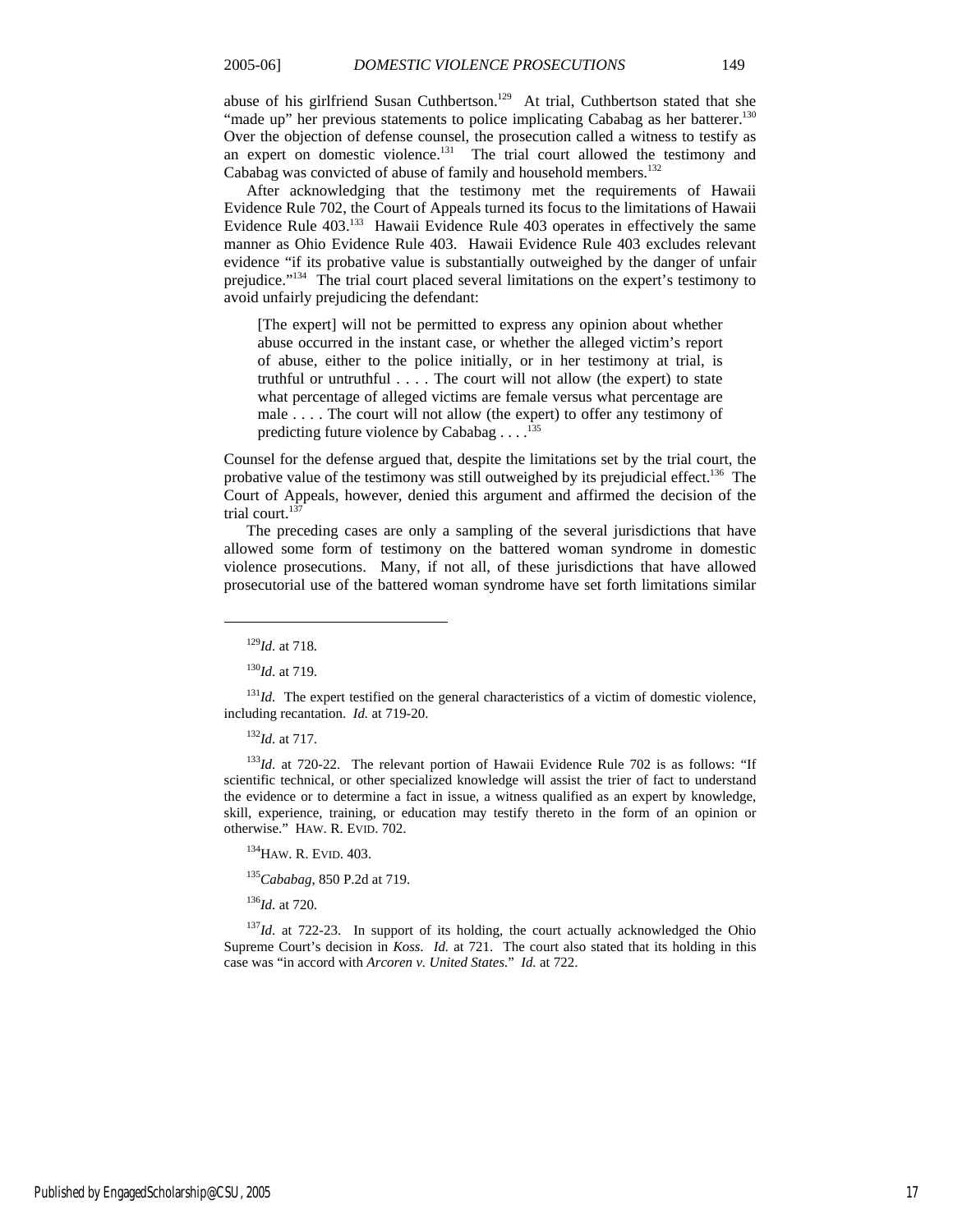to those in *Ciskie*, *Frost*, and *Arcoren*. 138 The decisions in these cases provide several guiding principles that can be applied to prosecutorial attempts to use expert testimony on the battered woman syndrome in Ohio. The next part of this note will attempt to incorporate these principles into a potential framework for the prosecutorial introduction of testimony on the syndrome in Ohio.

#### V. DEVELOPING A FRAMEWORK FOR THE PROPER USE OF EXPERT TESTIMONY ON THE BATTERED WOMAN SYNDROME IN DOMESTIC VIOLENCE CASES

The Supreme Court of Ohio has yet to address this issue. The court, however, will surely feel increased pressure to address this issue in the coming years as a result of the emerging trend supporting admissibility,<sup>139</sup> and the continued prevalence of battering relationships.140 This Part first discusses the applicable rules of evidence in Ohio, with which any potential framework for admissibility must comply. Second, it attempts to refute the arguments presented in *Pargeon* and *Dowd* against admissibility. Finally, it proposes a framework for the prosecutorial use of expert testimony that will provide the best opportunity for having the precedent set in *Pargeon* and *Dowd* overturned.

#### *A. The Ohio Rules of Evidence*

Ohio Evidence Rule 702 specifically governs the admissibility of testimony by experts.<sup>141</sup> Under Rule 702, a witness may testify as an expert if all of the following apply:

(A) The witness' testimony either relates to matters beyond the knowledge or experience possessed by lay persons or dispels a misconception common among lay persons;

<sup>139</sup>*See* Part IV, *supra.*

<sup>140</sup>*See* Part II.A, *supra*.

<sup>141</sup>OHIO R. EVID. 702.

l

<sup>138</sup>*See, e.g.*, State v. Stringer, 897 P.2d 1063 (Mont. 1995). For example, the defendant in *Stringer* was charged with assault and aggravated kidnapping. *Id.* at 1065. The state introduced testimony on the battered woman syndrome to explain why the victim had recanted her story that her ex-husband had committed the acts. *Id.* at 1067. While the Supreme Court of Montana held that the evidence in the case at bar was improperly admitted because the prosecution failed to show that the alleged victim was actually a victim of domestic violence, the court held that expert testimony on the battered woman syndrome should generally be admissible in domestic violence prosecutions. *Id.* at 1069. The court cautioned, however, that the expert should not testify as to whether the alleged victim's statements were credible or as to whether, in her opinion, the alleged victim was an actual victim of domestic violence. *Id.*

In State v. Borrelli, 629 A.2d 1105 (Conn. 1993), the defense objected to the prosecution's introduction of expert testimony on the battered woman syndrome on the grounds that it was actually opinion testimony as to the credibility of a witness and therefore should have been excluded because it improperly invaded the province of the jury. *Id.* at 1115. The court held that the testimony was properly admitted, however, because the expert did not testify that the victim was, in fact, battered nor presented any opinion testimony as to the credibility of any other witness. *Id.*; *see also* Rogers, *supra* note 6, at 79-80.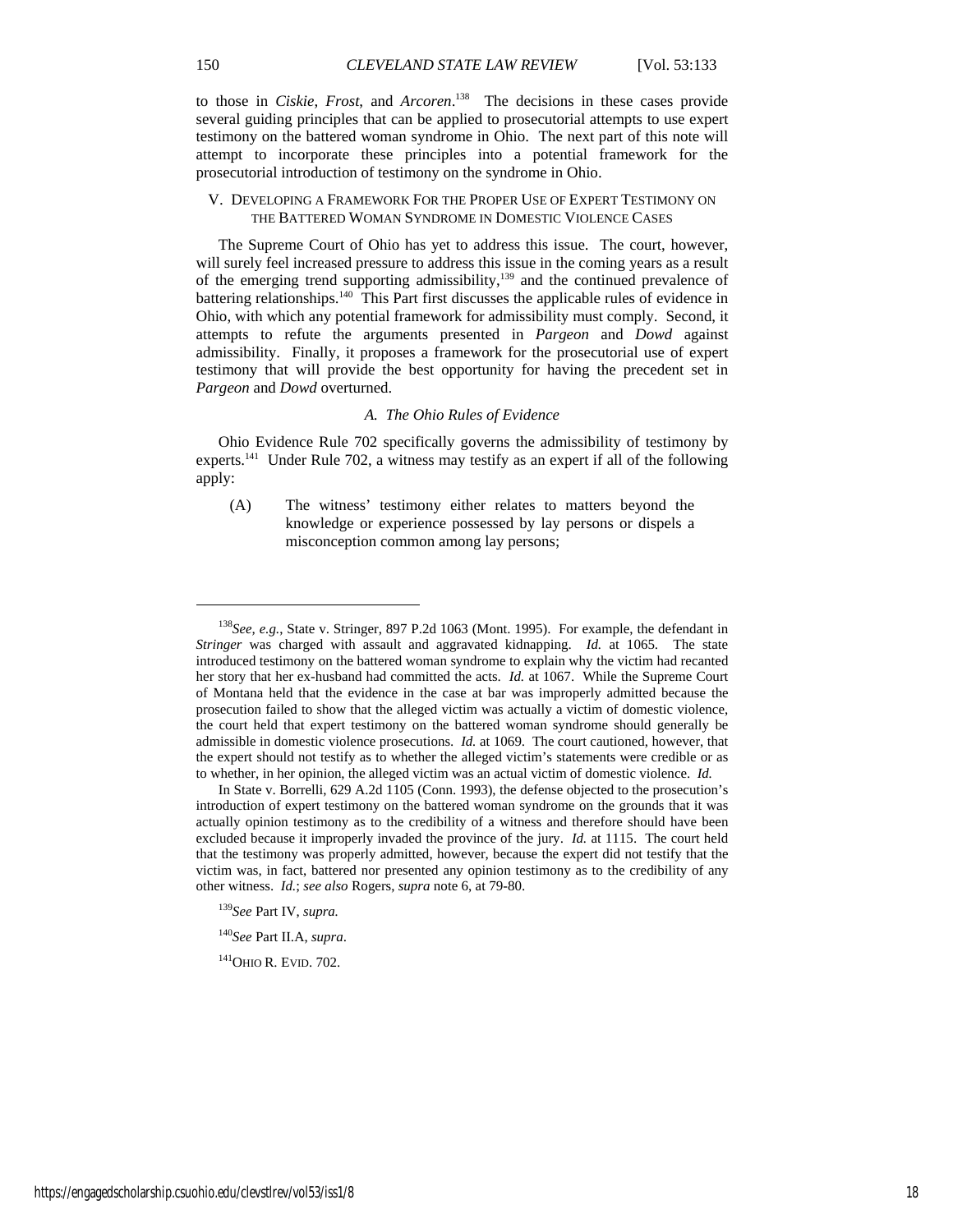- (B) The witness is qualified as an expert by specialized knowledge, skill, experience, training, or education regarding the subject matter of the testimony;
- (C) The witness' testimony is based on reliable scientific, technical, or other specialized information  $\dots$ <sup>142</sup>

Two additional Rules apply to battered woman evidence. First, Evidence Rule 403 provides an exception to the rule that all relevant evidence is admissible. Ohio Evidence Rule 403 provides that "[a]lthough relevant, evidence is not admissible if its probative value is substantially outweighed by the danger of unfair prejudice, of confusion of the issues, or of misleading the jury."143

Second, Ohio Evidence Rule 404 limits the use of evidence on the character of the accused and the victim.<sup>144</sup> Generally, under Rule 404, "[e]vidence of a person's character or a trait of his character is not admissible for the purposes of proving that he acted in conformity therewith on a particular occasion."<sup>145</sup> There are, however, exceptions to this general rule:

- (1) Evidence of a pertinent trait of his character offered by an *accused*, or by the prosecution to rebut the same is admissible….
- (2) Evidence of a pertinent trait of character of the *victim* of the crime offered by an accused, or by the prosecution to rebut the same...is admissible....<sup>146</sup>

Additionally, Rule 404 prohibits evidence of other crimes, wrongs, or acts introduced to prove the character of a person in order to show that he acted in conformity therewith.<sup>147</sup>

#### *B. Removing the Barriers Set Forth in* Pargeon *and* Dowd

#### 1. Ohio Evidence Rule 702

Initially, Ohio Evidence Rule 702 was cited as the primary reason for excluding any expert testimony on the battered woman syndrome.<sup>148</sup> As stated previously, the Ohio Supreme Court believed that the battered woman syndrome did not meet the

<sup>142</sup>*Id.*

 $143$ OHIO R. EVID. 403(A). The trial court must exclude all evidence that falls under subsection (A). *Id.* Subsection (B) provides a discretionary restriction on relevant evidence. OHIO R. EVID. 403(B). Subsection (B) states: "Although relevant, evidence may be excluded if its probative value is substantially outweighed by considerations of undue delay, or needless presentation of cumulative evidence." *Id.*

<sup>&</sup>lt;sup>144</sup>OHIO R. EVID. 404.

<sup>&</sup>lt;sup>145</sup>OHIO R. EVID. 404(A).

 $146$ OHIO R. EVID.  $404(A)(1)-(2)$  (emphases added).

 $147$ OHIO R. EVID.  $404$ (B).

<sup>148</sup>*Thomas*, 423 N.E.2d 137; *see* Part V.A., *supra*, for the text of Ohio Evidence Rule 702.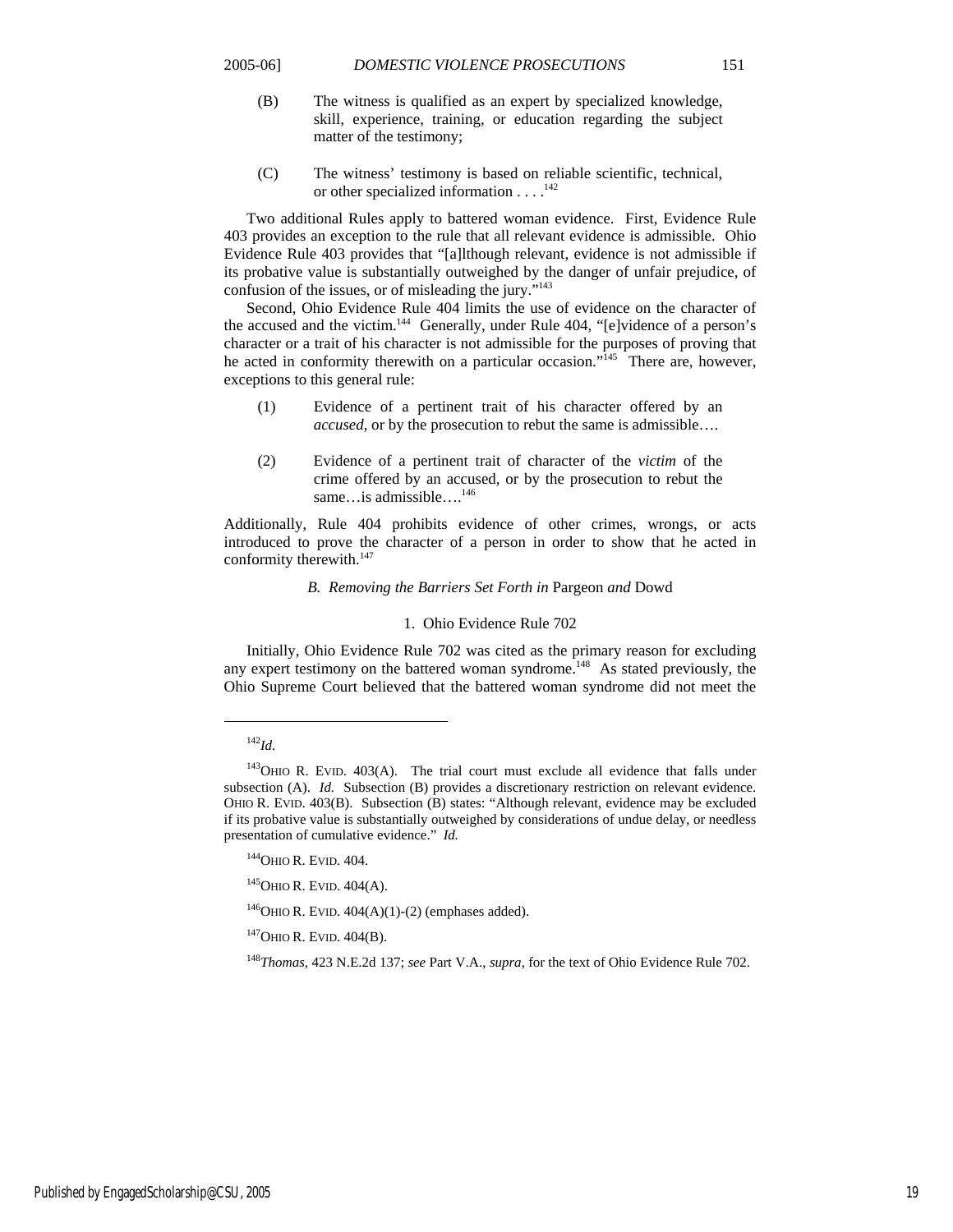requirements of Rule 702 because its subject matter was within the understanding of the jury and not sufficiently developed as a matter of commonly accepted scientific knowledge.149 Rule 702, however, no longer provides a barrier to the admission of expert testimony on the battered woman syndrome.

As previously discussed, the Ohio Supreme Court in *Koss*, officially recognized that testimony on the battered woman syndrome dispelled common misconceptions about abused women common among lay persons.<sup>150</sup> Additionally, the court held that the subject matter of the syndrome had gained substantial scientific acceptance to warrant admissibility.<sup>151</sup> Thus, the court has clearly acknowledged that testimony on the battered woman syndrome satisfies the Rule 702 threshold requirements for expert testimony.

Furthermore, the Ohio General Assembly, with the enactment of O.R.C. § 2901.06, formally accepted the battered woman syndrome as satisfying the Rule 702 requirements for expert testimony.152 Section 2901.06 reiterated that the battered woman syndrome is a matter of commonly accepted scientific knowledge and that the subject matter and details of the syndrome are not within the general understanding of an average lay person.<sup>153</sup> Therefore, in light of the enactment of § 2901.06 and the decision in *Koss,* Ohio Evidence Rule 702 no longer provides an obstruction to the prosecutorial introduction of expert testimony on the battered woman syndrome.<sup>154</sup> This contention is further supported by the fact that Rule 702 was not cited as a reason to bar testimony on the battered woman syndrome in both *Pargeon* and *Dowd.*

#### 2. Evidence Rule 403

While the courts in *Pargeon* and *Dowd* did not cite to Evidence Rule 702, they did hold that Evidence Rule 403 prohibited the prosecutorial introduction of testimony on the battered woman syndrome.<sup>155</sup> Both courts maintained that the probative value of expert testimony on the battered woman syndrome is substantially outweighed by the danger of unfair prejudice to the defendant in a domestic violence

 $\overline{a}$ 

<sup>152</sup> *See* Part III.A., *supra*, for a full discussion on the language of § 2901.06.

153OHIO REV. CODE. ANN. § 2901.06(A)(1)-(2) (West 2003).

154Although *Koss* was a murder case where the defendant introduced testimony on the battered woman syndrome in support of her claim of self-defense, it necessarily follows that the court's analysis on the syndrome in and of itself would apply to prosecutorial use of the syndrome. *See* Part III.A., *supra*, for a discussion of Justice Resnick's opinion in *Koss*. Justice Resnick recognized the merits of the syndrome as a matter outside of the jury's knowledge and acknowledges the scientific merits of the syndrome. The subject matter of the battered woman syndrome approved by Justice Resnick in *Koss* and by the Ohio General Assembly in § 2901.06 is the same subject matter that would be used by prosecutors in domestic violence cases.

<sup>155</sup>*Pargeon*, 582 N.E.2d at 666; *Dowd*, 1994 WL 18645 at \*1; *see* Part III.B., *supra*, for a discussion on the decisions in *Pargeon* and *Dowd*.

<sup>149</sup>*Id.* at 140; *Ssee* Part III.A., *supra*, for a discussion on the court's decision in *Thomas*.

<sup>150</sup>*Koss*, 551 N.E.2d at 973-74; *see* Part III.A., *supra*, for discussion on the court's decision in *Koss*.

<sup>151</sup>*Id.* at 974.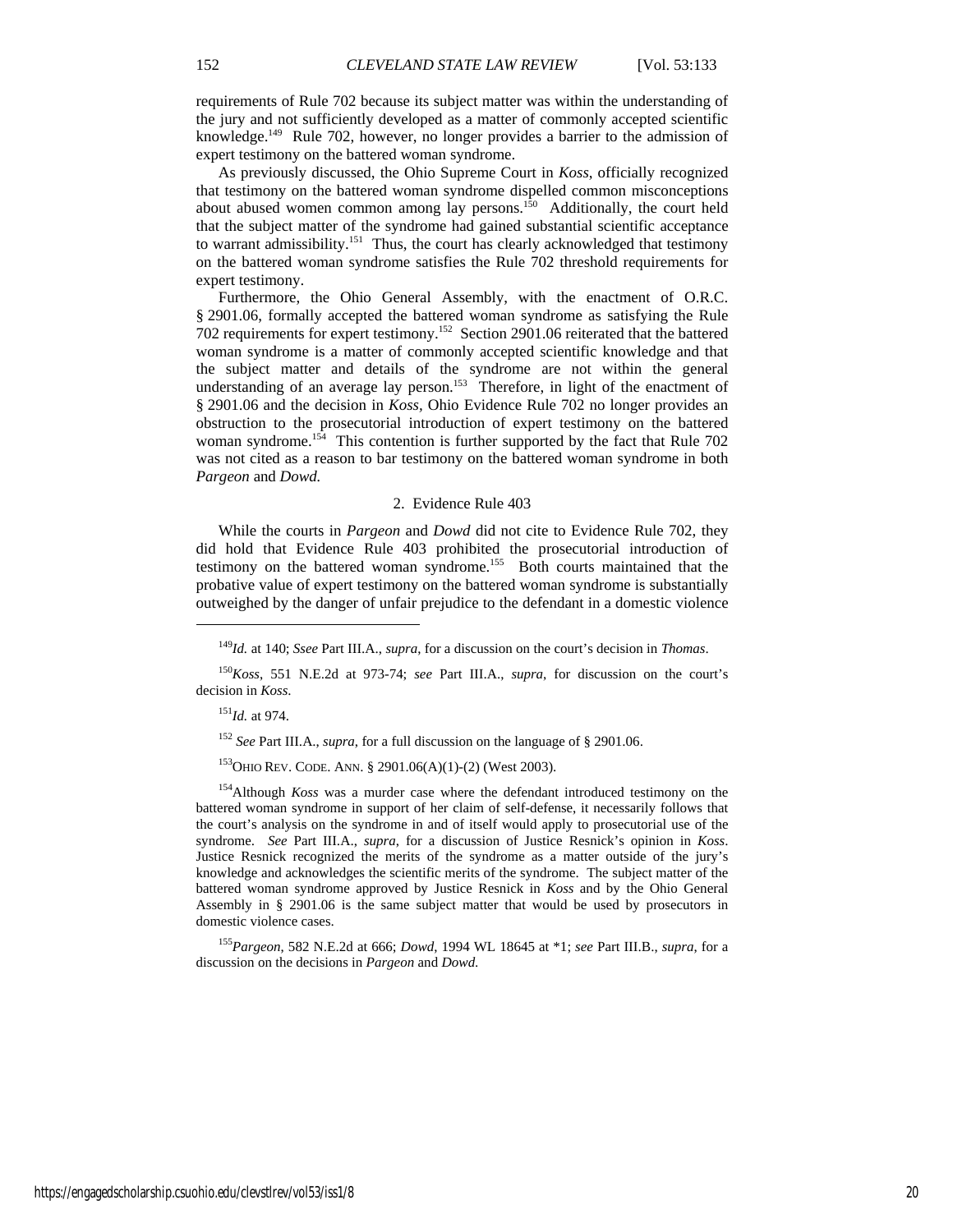prosecution.156 Neither court, however, provided any rationale to support this contention.157

As mentioned earlier, prosecutors encounter difficulties in domestic violence prosecutions that they would not otherwise encounter in most non-domestic-violence related criminal prosecutions. Victims of domestic violence often refuse to testify or recant prior stories implicating their significant other, or they may be attacked on the witness stand for failing to leave their alleged batter or report battering incidents to the police.158 Therefore, as all other jurisdictions to consider the issue have acknowledged, the probative value of expert testimony on the battered woman syndrome to prosecutors in such cases is *extremely* high. The testimony allows the prosecution an opportunity to explain to the jury this seemingly abnormal behavior by the alleged victim.<sup>159</sup>

Moreover, Justice Resnick recognized the probative value of testimony on the battered woman syndrome with her dicta in the *Koss* decision.<sup>160</sup> She noted that expert testimony on the battered woman syndrome would "help dispel the ordinary lay person's perception that a woman in a battering relationship is free to leave at any time," and "counter any 'common sense' conclusions by the jury that if the beatings were really that bad the woman would have left her husband much earlier."<sup>161</sup> That Justice Resnick's statements were made in the context of a selfdefense case is irrelevant because she was describing the probative value of testimony on the battered woman syndrome in and of itself and not specifically in self-defense cases. This is evidenced by her statement that "[e]xpert testimony regarding the battered woman syndrome can be admitted to help the jury not only to understand the battered woman syndrome *but also* to determine whether the defendant had reasonable grounds for an honest belief that she was in imminent danger when considering the issue of self-defense."<sup>162</sup>

It is only in light of such high probative value that the prejudicial impact of prosecutorial introduction of testimony on the battered woman syndrome should be analyzed. While some commentators urge caution in approaching this Rule 403 balance,<sup>163</sup> it has been observed that "[t]estimony concerning Battered Woman

<sup>159</sup>*See Arcoren*, 929 F.2d at 1240; *see also Ciskie*, 751 P.2d 1165 at 1173.

 $\overline{a}$ 

<sup>163</sup>*See* Faigman & Wright, *supra* note 8, at 98-99. Faigman and Wright state that "[t]he Rule 403 balance does not obviously favor admission of the syndrome to bolster the credibility of a prosecution witness," because of its low probative value. *Id.* at 98. They also contend that the battered woman syndrome was not designed with this use in mind and that battered women are not more likely to recant previous statements at trial than anyone else. *Id.*

<sup>156</sup>*Pargeon*, 582 N.E.2d at 666; *see also Dowd,* 1994 WL 18645 at \*1.

<sup>&</sup>lt;sup>157</sup>The court in *Pargeon* simply stated that "[t]he probative value of such testimony is substantially outweighed by the danger of unfair prejudice, and therefore its exclusion is mandatory." 582 N.E.2d at 666. The court in *Dowd* simply cited to the holding in *Pargeon* on this issue and stated that they would not deviate from it. 1994 WL 18645 at \*1.

<sup>158</sup>Rogers, *supra* note 6, at 68.

<sup>160</sup>*See* Part III.A., *supra*.

<sup>161</sup>*Koss*, 551 N.E.2d at 973.

<sup>162</sup>*Id.* (emphasis added).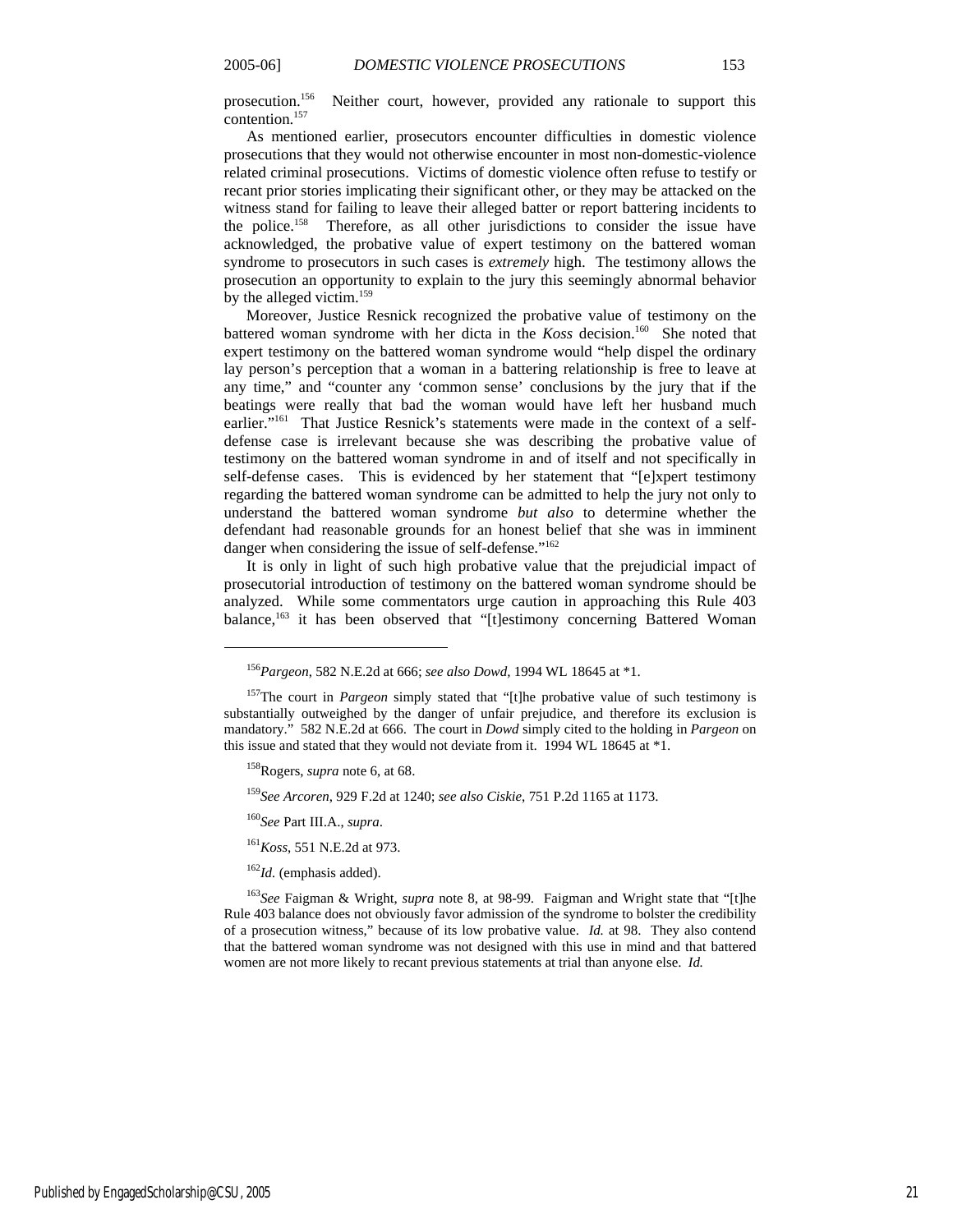Syndrome is not unduly prejudicial to the defendant because virtually all the evidence presented concerns behavioral characteristics of the battered woman, not the abuser."164 However, even acknowledging that some potential for prejudice does exist, it does not justify outright exclusion. Rule 403 is a balancing test between probative value and potential prejudicial impact. As several courts have declared, the potential danger of prejudice in domestic violence cases can be significantly diminished by properly limiting the scope of the testimony.<sup>165</sup> Where the expert limits testimony to the general characteristics of the battered woman syndrome and hypothetical situations, the probative value of such testimony is not outweighed by the danger of unfair prejudice.

Prosecutors in Ohio should adhere to these limitations when presenting expert testimony on the battered woman syndrome in domestic violence cases. This will put them in the best position when a court is called upon again to make a Rule 403 balancing judgment on the testimony. The prosecutor in *Pargeon* clearly failed to adhere to these limitations when introducing testimony on the syndrome and as a result the court refused to admit it. The prosecutor offered the testimony to "prove that [Pargeon's] wife was a battered woman suffering from the battered woman syndrome."<sup>166</sup> This testimony would not have been admitted under the standards set forth in *Ciskie* and *Arcoren* because it was being used to identify the specific witness as suffering from battered woman syndrome. Prosecutors in Ohio must focus on limiting any potential testimony to the characteristics of the battered woman syndrome in general and responses to hypothetical questions.

#### 3. Ohio Evidence Rule 404

In addition to Evidence Rule 403, the courts in both *Pargeon* and *Dowd* cited Evidence Rule 404 as a second reason to bar battered woman syndrome testimony.<sup>167</sup> The court in *Pargeon* held that "evidence that appellant's wife is a battered woman really serves as evidence of the prior bad acts of the appellant from which the inference may be drawn that appellant has the propensity to beat his wife and that he beat her on this particular occasion," which is prohibited under Evidence Rule 404(B).168 Again, the problem is that the prosecutor in *Pargeon* attempted to introduce testimony that specifically identified the alleged victim as suffering from the battered woman syndrome. Thus, *Pargeon* can easily be distinguished from the numerous cases outside of Ohio that have held that testimony on the battered woman syndrome in domestic violence productions does not violate Evidence Rule 404.

By avoiding testimony identifying the alleged victim as suffering from the battered woman syndrome, a prosecutor will avoid Rule 404 prohibition. The expert witness in *Arcoren* expressed no opinion on whether the alleged victim suffered from

<sup>167</sup>*Id*.; *see also Dowd*, 1994 WL 18645 at \*1.

<sup>168</sup>*Pargeon*, 582 N.E. at 666.

<sup>164</sup>*See* Patton, *supra* note 15, at 13.

<sup>165</sup>*See Ciskie*, 751 P.2d at 1173-74; *Arcoren*, 929 F.2d at 1241; *Cababag*, 850 P.2d at 719; *Borrelli*, 629 A.2d at 1115; *see also* People v. Morgan, 58 Cal. App. 4th 1210 (Cal. Ct. App. 1997).

<sup>166</sup>*Pargeon*, 582 N.E. at 666.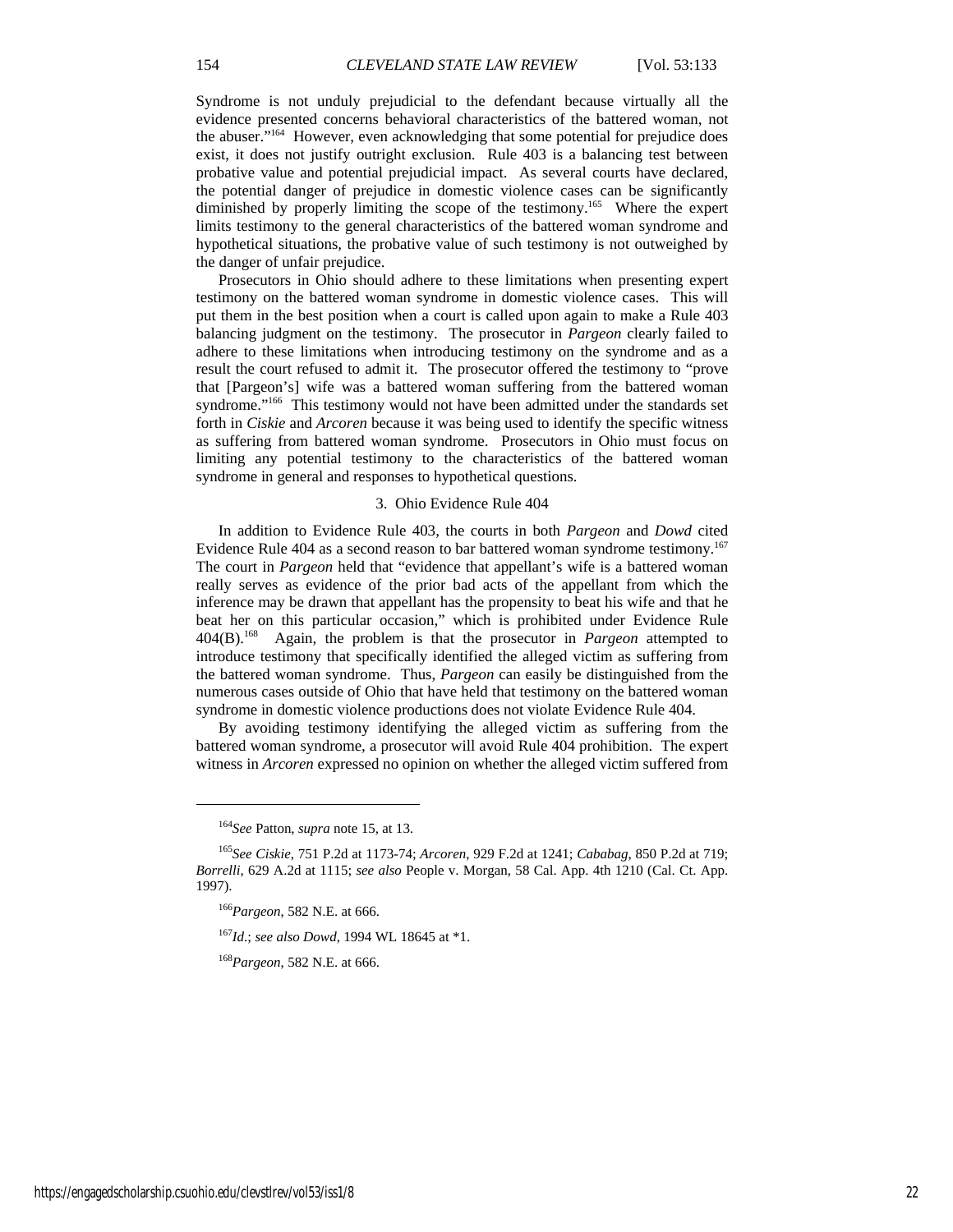the syndrome or on which of her conflicting statements was more credible.<sup>169</sup> The court held that the expert did not "interfere or impinge upon the jury's role in determining the credibility of witnesses."170 Her testimony simply aided the jury in evaluating the evidence that was presented by the prosecution.<sup>171</sup> Therefore, by limiting the expert's testimony to describing the characteristics of the battered woman syndrome generally and answering only hypothetical questions, the prosecution will avoid violating Evidence Rule 404.

The decision in *Dowd* is somewhat more troubling because the expert there was to testify concerning the characteristics of a battering relationship and that it was not uncommon for those who suffer from the battered woman syndrome to recant previous statements that they were abused.172 However, the *Dowd* court's Rule 404 "analysis," such as it was, seems plainly mistaken. The court failed to recognize this distinguishing fact and simply adhered to the holding in *Pargeon*, rejecting the testimony. The court did not provide any analysis on why it felt this limited form of testimony violated Rule 404. Therefore, *Dowd* really should be given no weight when discussing the merits of such limited testimony under Rule 404.

#### 4. *State v. Koss*

Evidence Rules 403 and 404 were not the only bars to prosecutorial introduction of the battered woman syndrome cited in *Pargeon* and *Dowd*. A "more compelling reason" for the exclusion of such testimony, according to the court in *Pargeon*, was that the Ohio Supreme Court in *Koss* had limited the use of testimony on the battered woman syndrome to cases where a defendant uses it in support of her claim of selfdefense.173 Such a narrow reading of the decision in *Koss*, however, is not required.

An examination of Justice Resnick's language in the majority opinion in *Koss* fails to reveal any language indicating that the court intended to limit the use of testimony on the syndrome to self-defense cases. Absent from Justice Resnick's opinion is any statement that expert testimony on the battered woman syndrome may *only* be introduced in cases where the defendant asserts the affirmative defense of self-defense. The holding in *Koss* states only the following: "Where the evidence establishes that a woman is a battered woman, and when an expert is qualified to testify about the battered woman syndrome, expert testimony concerning the syndrome *may* be admitted to assist the trier of fact in determining whether the defendant acted in self-defense."<sup>174</sup> This holding simply asserts that self-defense cases are one of the permissible categories of cases in which expert testimony on the battered woman syndrome may be admitted. Had Justice Resnick intended to limit the testimony to such cases, she could have easily done so by stating that testimony "may be admitted . . . *only* in self-defense cases." The majority opinion in *Koss*, thus is neither a restriction on, nor an endorsement of the use of expert testimony on the syndrome in domestic violence cases.

l

<sup>173</sup>*Pargeon*, 582 N.E.2d at 666.

<sup>174</sup>*Koss*, 551 N.E.2d at 975 (emphasis added).

<sup>169</sup>*Arcoren*, 929 F.2d at 1241.

<sup>170</sup>*Id.*

<sup>171</sup>*Id.*

<sup>172</sup>*Dowd*, 1994 WL 18645 at \*1.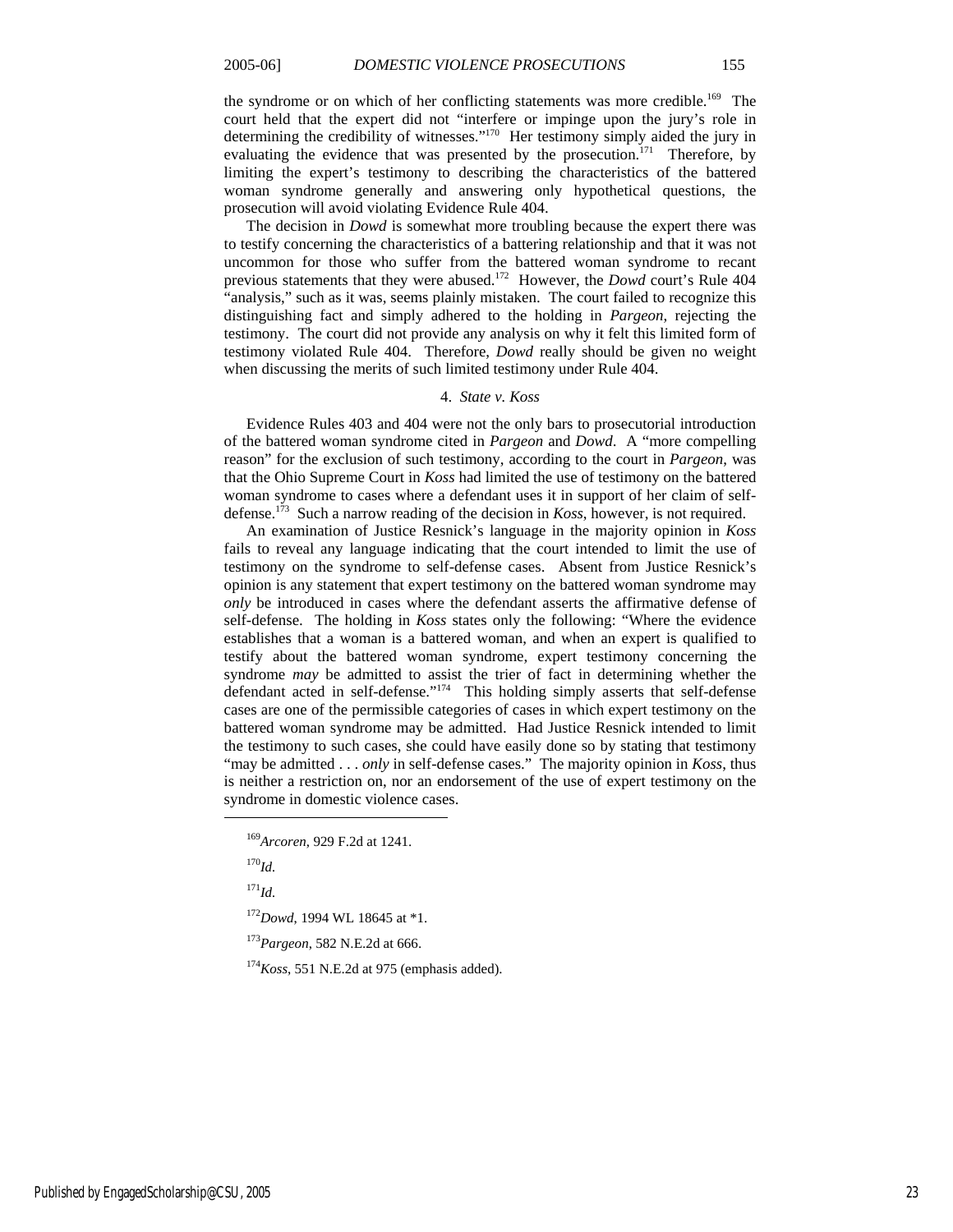One court that has addressed *Koss* has come to a similar conclusion regarding the ambiguity of its language.<sup>175</sup> In *State v. Daws*, the Second District Court of Appeals heard Susan Daws' appeal from her conviction for voluntary manslaughter.<sup>176</sup> The primary issue on appeal was whether the trial court erred by precluding Daws' expert from testifying regarding whether Daws reasonably believed that she was in imminent danger and needed to use deadly force on the night of the shooting.<sup>177</sup> The court encountered difficulty when it attempted to interpret Justice Resnick's statement that expert testimony on the syndrome could be admitted to "help the jury not only understand the battered woman syndrome," but also to "determine whether defendant had reasonable grounds for an honest belief that she was in imminent danger when considering the issue of self-defense."<sup>178</sup> The court offered the following interpretation:

Nowhere in its opinion did the court define or explain what it meant by "expert testimony regarding the battered woman syndrome" or in what context such testimony could be used. Only the purpose for the admission of such testimony is clear. That is, expert testimony on the battered woman syndrome is to be admitted for both its original purpose of dispelling the misconceptions of jurors concerning battered women and its broader purpose of informing the jurors' determination of whether the accused's beliefs and use of force were reasonable.<sup>179</sup>

The court concluded that the Supreme Court's opinion in *Koss* did "not establish the limits, if any, on expert testimony on the battered woman syndrome."<sup>180</sup>

While not finding any limitations set forth in *Koss, Daws* did define two permissible purposes for use of the syndrome based on *Koss*: 1) dispelling the misconceptions of jurors concerning battered women; and 2) informing the jurors' determination of whether the accused's beliefs and use of force were reasonable.<sup>181</sup> Prosecutorial use of the syndrome clearly falls under the first permissible purpose. This interpretation of the language in *Koss* is inconsistent with that of *Pargeon* and *Dowd*, but is in line with the interpretation advocated in this note.

The contention that *Koss* is not a limitation is further supported by the case law from outside Ohio that has addressed this exact issue. As previously discussed, the defense counsel in *Ciskie* argued that *Allery*, a previous Washington Supreme Court decision allowing testimony on the battered woman syndrome in a self-defense case, limited the use of testimony on the syndrome to such cases.<sup>182</sup> Over Justice Dore's

<sup>175</sup>*Daws*, 662 N.E.2d 805.

<sup>176</sup>*Id.* at 810. <sup>177</sup>*Id.* <sup>178</sup>*Id.* at 812. <sup>179</sup>*Id*. <sup>180</sup>*Id.* <sup>181</sup>*Id.*

 $\overline{a}$ 

<sup>182</sup>*See* Part IV, *supra*, for a full discussion on how the court in *Ciskie* addressed the precedent set by *Allery*.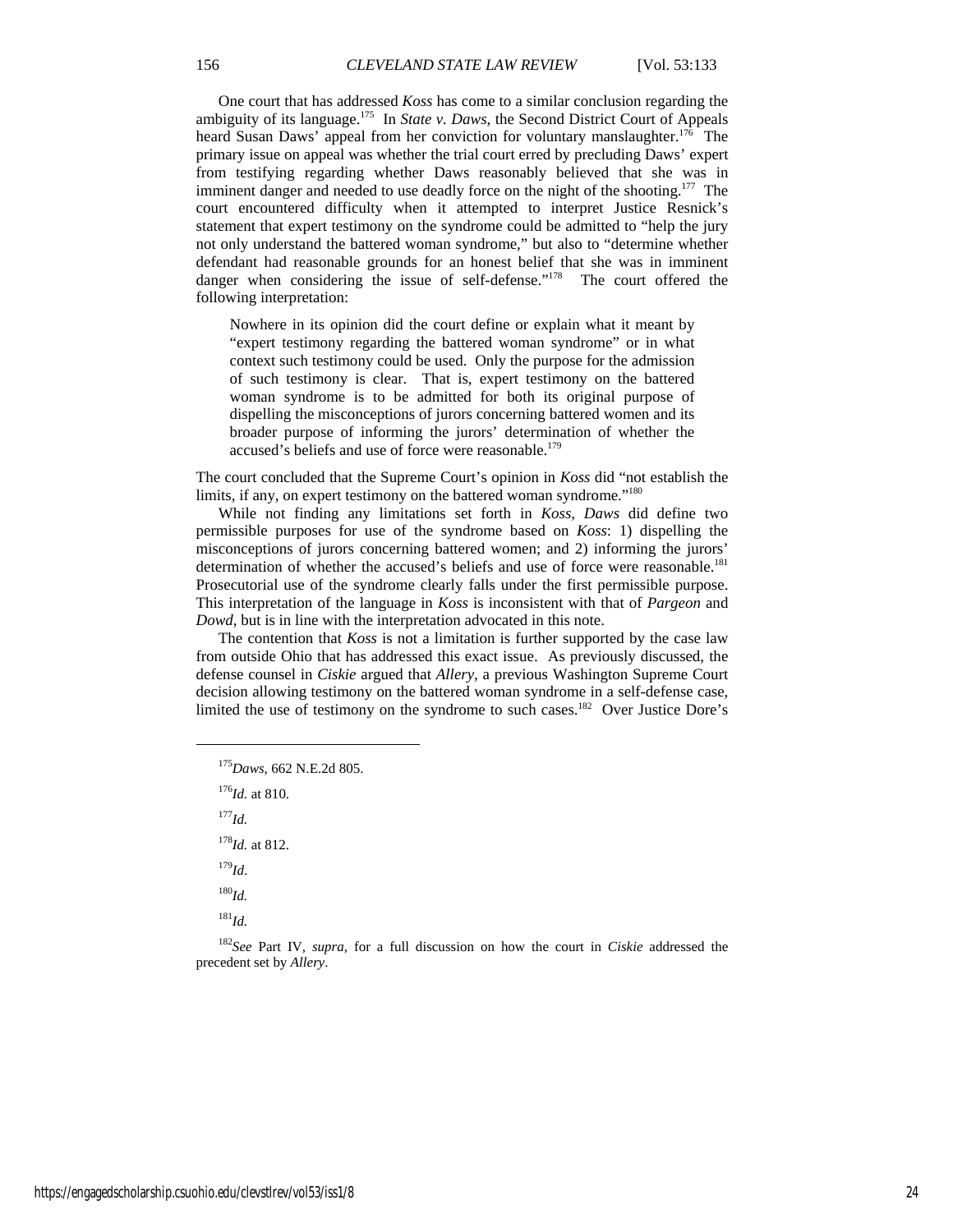dissent,<sup>183</sup> the court failed to find such a limitation set forth in *Allery*. This decision is highly instructive for purposes of this note because of the similarities between *Allery* and *Koss*.

While the decision in *Ciskie* was highly instructive, the *Frost* case may even be more enlightening. In *Frost*, counsel for the defendant argued that New Jersey precedent had limited the use of testimony on the syndrome to self-defense cases.<sup>184</sup> Once again the court disagreed, asserting that there was no reason to believe that the testimony would be any more inappropriate if used by the prosecution as opposed to the defense in a murder case.<sup>185</sup> The court offered the following common sense rationale to support this contention:

It would seem anomalous to allow a battered woman, where she is a criminal defendant, to offer this type of expert testimony in order to help the jury understand the actions she took, yet deny her the same opportunity when she is the complaining witness and/or victim and her abuser is the criminal defendant.<sup>186</sup>

This little bit of common sense, if adopted by Ohio courts, could go a long way in alleviating the prevalent domestic violence problem in Ohio.

#### 5. Ohio Revised Code § 2901.06

The second principal argument in *Pargeon* is that the Ohio General Assembly, with the enactment of O.R.C. § 2901.06, limited the use of the syndrome to selfdefense cases.<sup>187</sup> The court cited the plain text of the statute as its only rationale supporting their contention.<sup>188</sup> This contention is clearly fallible, however, as no clear evidence of the General Assembly's intent is present in the plain text of the statute or the legislative history surrounding the enactment of § 2901.06.

As previously stated, the plain text of § 2901.06 offers persons who have been charged with an offense involving force the opportunity to introduce testimony on the syndrome in support of a claim of self-defense.189 There is no language present in the statute, though, that specifically limits the use of such testimony to selfdefense cases. The *Pargeon* court failed to recognize this important distinction.

This distinction is further evidenced by examining the legislative history surrounding the enactment of § 2901.06. Evidence of the legislature's intent in introducing House Bill 484, later codified as § 2901.06, can be seen in the following excerpt from a Legislative Services Commission report on the bill:

<sup>186</sup>*Id.*

 $\overline{a}$ 

<sup>187</sup>*Pargeon*, 582 N.E.2d at 667.

<sup>188</sup>*Id.*

<sup>183</sup>*See* note 106, *supra*, for a discussion on Justice Dore's dissenting opinion in *Ciskie*.

<sup>184</sup>*Frost*, 577 A.2d at 1287; *see* Part IV, *supra*, for a full discussion on how the court in *Frost* addressed the precedent set by *Kelly*.

<sup>185</sup>*Frost,* 577 A.2d at 1287.

<sup>189</sup>OHIO REV. CODE ANN. § 2901.06 (B) (West 2003); *see* Part III.A., *supra*, for the full text of § 2901.06.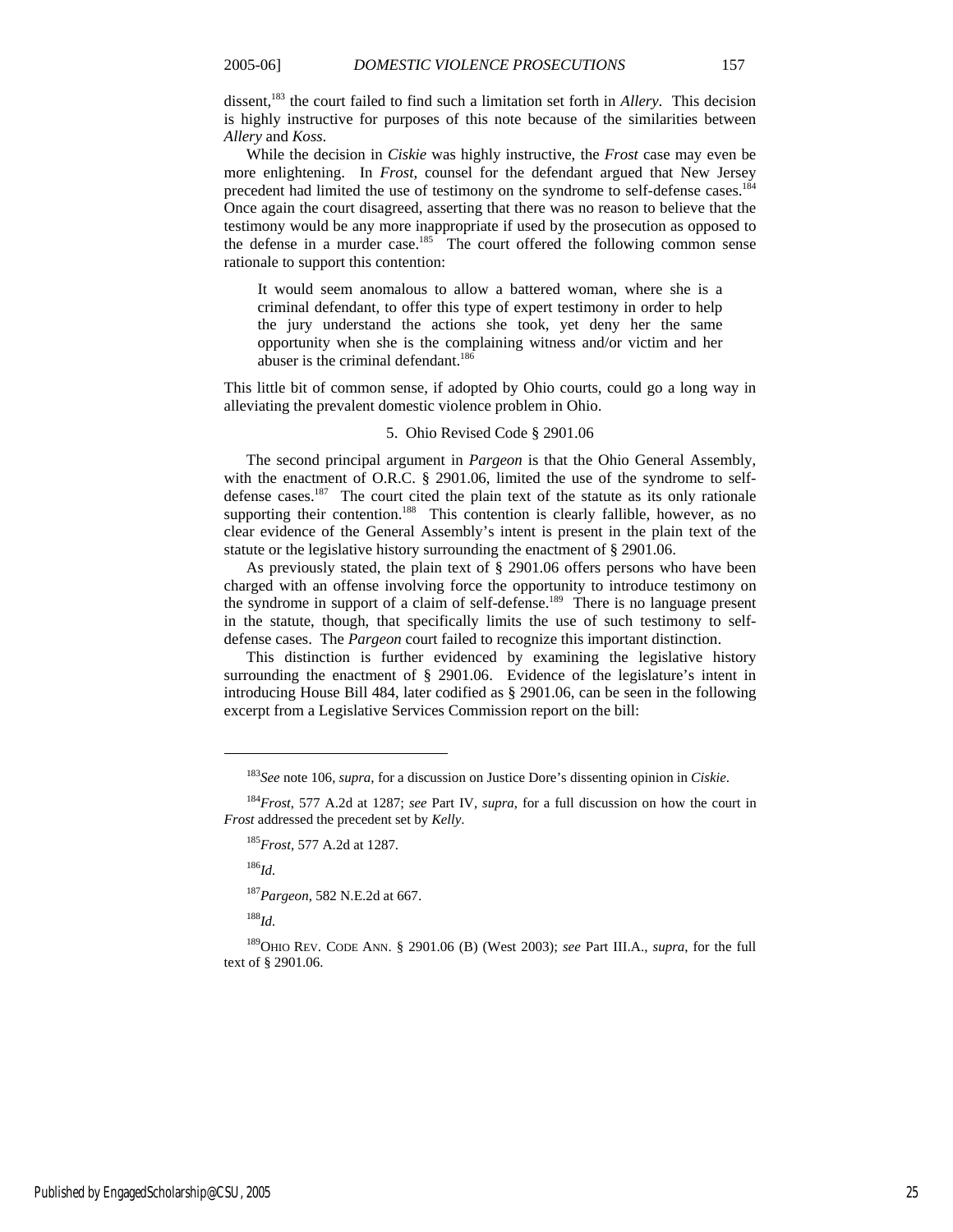Declares that the General Assembly recognizes that the "battered woman syndrome" currently is a matter of commonly accepted scientific knowledge and that the subject matter and details of the syndrome are not within general understanding or experience of the general public or within the field of common knowledge.

Permits a person who is charged with an offense involving the use of force against another and who argues self-defense to introduce expert testimony of the "battered woman syndrome" and that the person suffered from the syndrome.<sup>190</sup>

Furthermore, the legislative declarations section of the Legislative Services Commission report reiterates that H.B. 484 was intended to "permit" the use of testimony on the syndrome in self-defense cases.<sup>191</sup> Nothing contained in the legislative history specifically indicates that the General Assembly intended H.B. 484 to act as a limitation on the use of the syndrome. There is no evidence that prosecutorial use of the syndrome was even contemplated by the legislature, either negatively or positively. The only thing that can be absolutely ascertained is that the legislature wanted to end Ohio's past practice of disallowing all evidence on the battered woman syndrome.

Further support for this contention can be found in the timing of the introduction of H.B. 484. As previously stated, the bill was introduced on May 2, 1989, approximately six months before *Koss* came before the Ohio Supreme Court.<sup>192</sup> While the bill was officially signed into law after the *Koss* decision, the fact that it was introduced before that decision indicates an intention on the part of the legislature to "open the door" for testimony on the syndrome as opposed to an intention to "close the door," limiting its use to supporting self-defense claims. Had the bill been introduced in the wake of the *Koss* decision, a much stronger argument could be made that the legislature was trying to limit use of the syndrome to selfdefense cases such as *Koss.*

### *C. A Proposed Framework for Admission*

As outlined above, the prosecutorial introduction of testimony on the battered woman syndrome must be in accordance with the applicable Ohio Rules of Evidence. The best way to approach this is by utilizing the limited format advocated by the courts in *Ciskie* and *Arcoren*. Under this approach, experts who are called to testify in domestic violence prosecutions must limit their testimony to the general characteristics of a victim suffering from the battered woman syndrome. The expert may also answer hypothetical questions regarding specific abnormal behaviors exhibited by women suffering from the syndrome, but should never offer an opinion relative to the alleged victim in the case.

The second limitation on the prosecutorial use of the syndrome involves when it may be used. Prosecutors must limit their use of the syndrome to cases in which the

<sup>192</sup>*Id*.

<sup>190</sup>H.R. 118-HB484, Reg. Sess., at 1 (Ohio 1990), *available at* http://han2.hannah.com/htbin/f.com/oh\_ban\_118:HB484.lsc.

<sup>191</sup>*Id.* at \*2.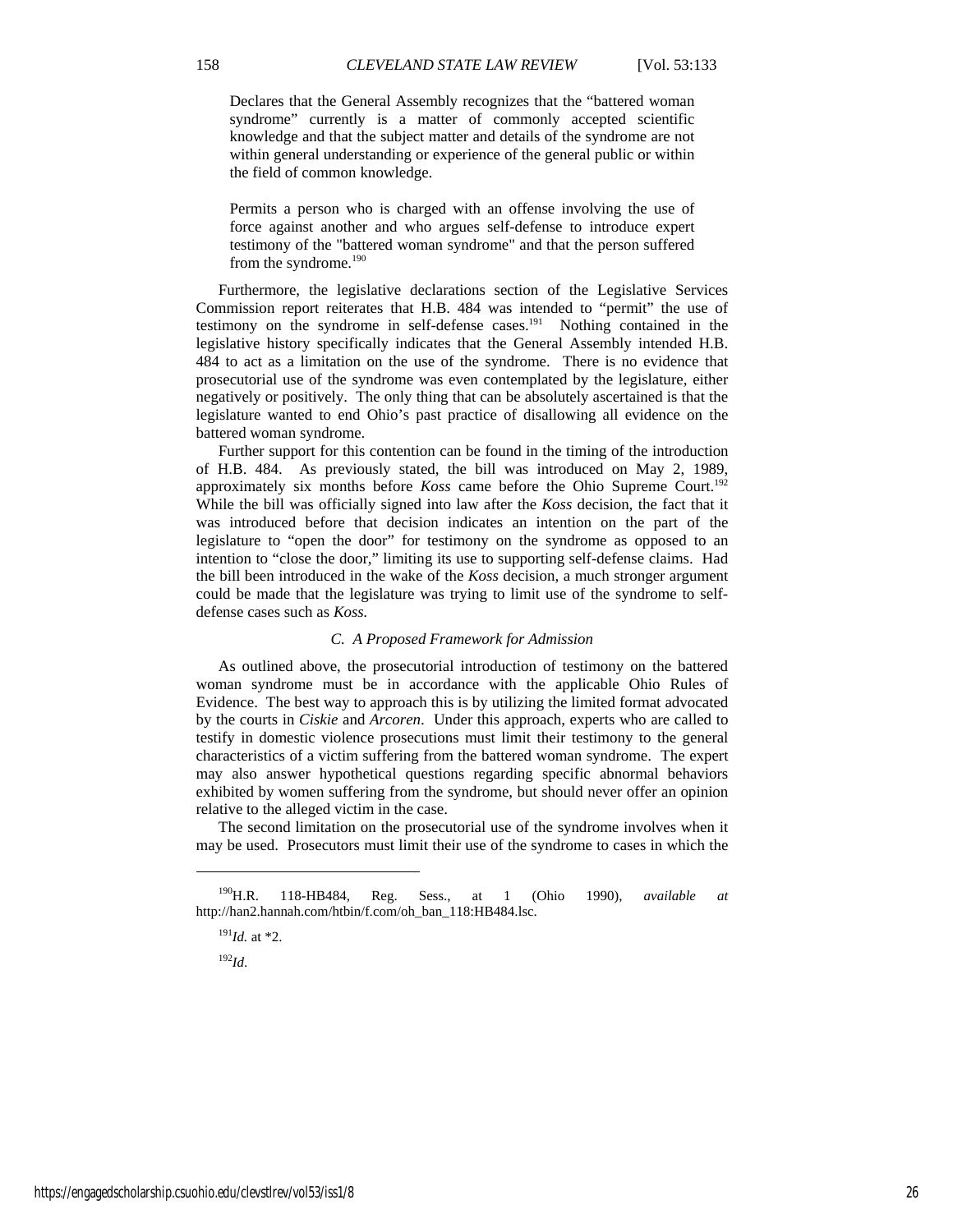victim exhibits abnormal behavior that may appear baffling to the jury. Specifically, testimony should be offered when a victim is questioned for remaining in a battering relationship or refusing to seek immediate police intervention, or when the victim recants a previous statement implicating her significant other as an abuser. Testimony on the syndrome should not be used in the absence of such circumstances because of the danger of prejudice of the defendant. Introducing testimony on the battered woman syndrome in this manner should give prosecutors their best chance at approval by the courts.

#### VI. CONCLUSION

While conducting research for this note, the author spent quite a bit of time viewing a wide variety of websites dealing with domestic violence issues. While he was troubled by the horrific stories of abuse and the alarming statistics presented one particular item truly caught his attention. On the National Domestic Violence Hotline's website appears the following warning: "Safety alert: Computer use can be monitored and is impossible to completely clear. If you are afraid your internet and/or computer usage might be monitored, please use a safer computer, call your local hotline, and/or call the National Domestic Violence Hotline."<sup>193</sup> This was not a generic warning to all computer users that an employer or the government may be monitoring their Internet usage. This was a specific warning to victims of domestic violence that their batterer may be monitoring their behavior on the Internet. The author can only begin to imagine the feelings of fear and entrapment that a battered woman must feel when they view this warning.

This type of warning clearly illustrates the problems that prosecutors face in domestic violence prosecutions. An average person does not easily understand the amount of control that a batterer can exert over his victim. A batterer will employ emotional and financial coercion, destruction of property, and physical battering to "maintain the male's domination of his mate."<sup>194</sup> Acts of contrition by the batterer further confuse the matter. The victim is led to believe that the violence is over and that she is safe in the relationship.<sup>195</sup> The problem is that this period of time is when outside persons most often come into contact with the victim.196 Thus, the outside person sees the victim in a state of apparent happiness, which makes it more difficult to understand her actual situation.

The current state of law in Ohio provides an uphill battle for any victim that gathers up the tremendous amount of courage necessary to leave her batterer and report the incidents to the police. Defense attorneys have a license to assault the victim's credibility, questioning why she stayed in the relationship if it was so bad and why she failed to seek police intervention at an earlier time. A jury is easily persuaded by these arguments because they just don't understand the situation that these women are actually in. The problem is often intensified when the victim is lured back into her battering relationship before trial and subsequently recants her

<sup>196</sup>*See id*.

<sup>193</sup>National Domestic Violence Hotline, *available at* http://www.ndvh.org (last visited February 18, 2004).

<sup>194</sup>Raeder, *supra* note 16, at 793.

<sup>195</sup>*See* LENORE E. WALKER, THE BATTERED WOMAN 65-70 (1979).